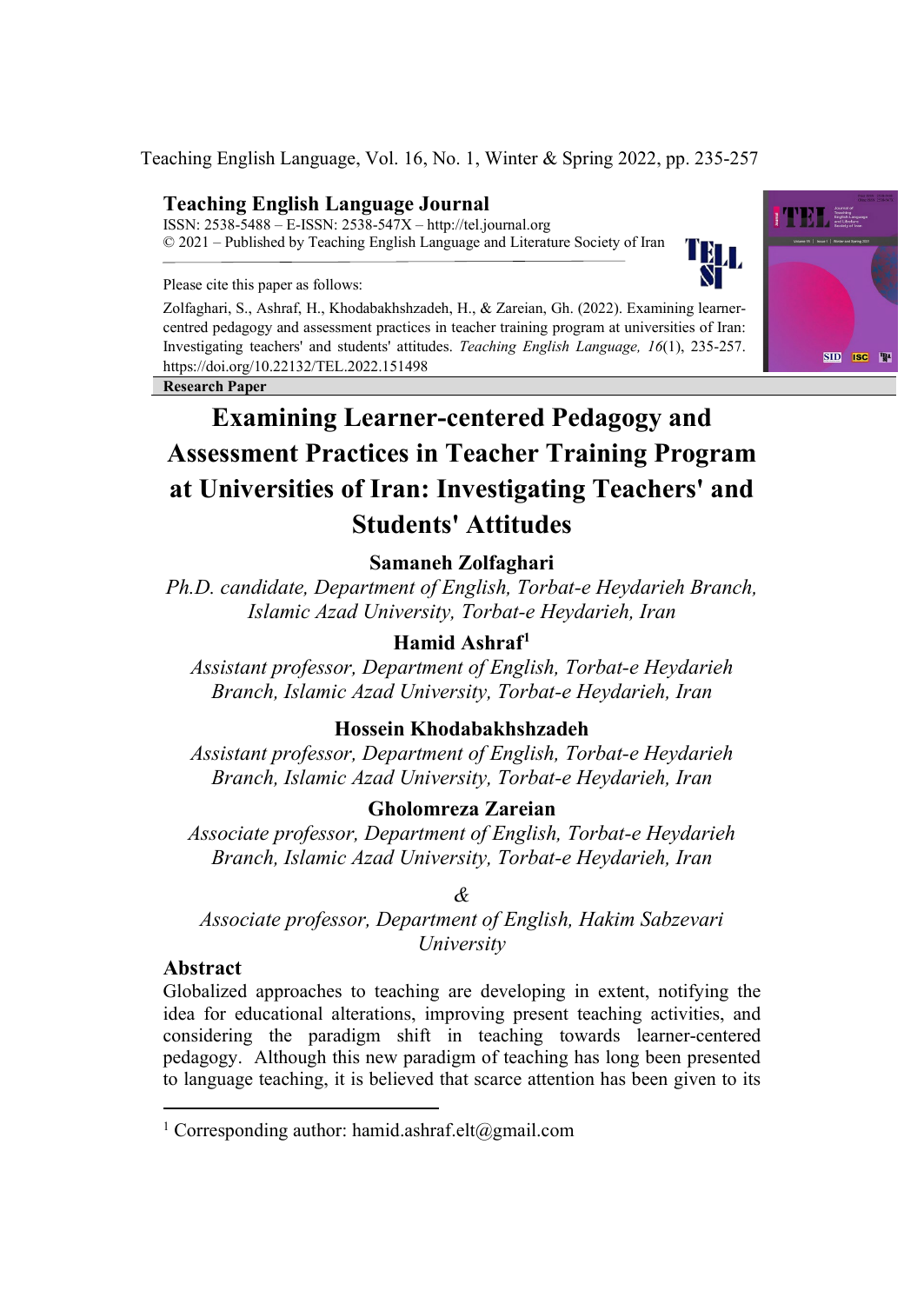Examining Learner-centered …

implementation in Iranian EFL context. This study is an attempt to reveal the extent to which assessment procedures correspond to learner-centered pedagogy regarding Iranian TEFL instructors' and students' attitudes. To this end, a sample of 378 teacher training students, and 196 instructors were selected based on convenience sampling. Data were gathered through the validated and reliable scales of assessing learner-centered pedagogy implementation. The collected data were analyzed using one-sample and independent samples t-tests. The results of the analysis demonstrated that according to the students' and teachers' attitudes, assessment procedures do not correspond to learner-centered pedagogy in teacher training program at universities of Iran. Therefore, it is concluded that assessment procedures relating to learner-centered pedagogy are still behind the standards of learnercentered pedagogy. The results provide insights into considering the new paradigm of education in teaching to promote teacher training courses. Besides, they can be useful for material developers, and syllabus planners.

*Keywords:* Assessment, Learner-Centered Pedagogy, Teacher Training, TEFL

*Received: February 19, 2022 Accepted: June 16, 2022*

OPEN ACCESS

# **1. Introduction**

Learner-centered pedagogy (LCP) is a model that was developed to form a new consideration of learning, and predict what teaching and learning should be like in the present era (Reigeluth et al., 2017; Starkey, 2019). This paradigm shift has led to transferring authority from the teacher to the student, considering the student as a co-constructor in the process of instructing and learning (Barr & Tagg, 1995). Learner-centred pedagogy reflects individual learners' differences and different requirements and emphasizes correspondingly the learner and learning (McCombs & Whisler, 1997). It also develops the learners' critical thinking abilities and their autonomy (Fadhlullah & Ahmad 2017). At the centre of LCP is the idea that students "make sense or infer meaning using information and experience as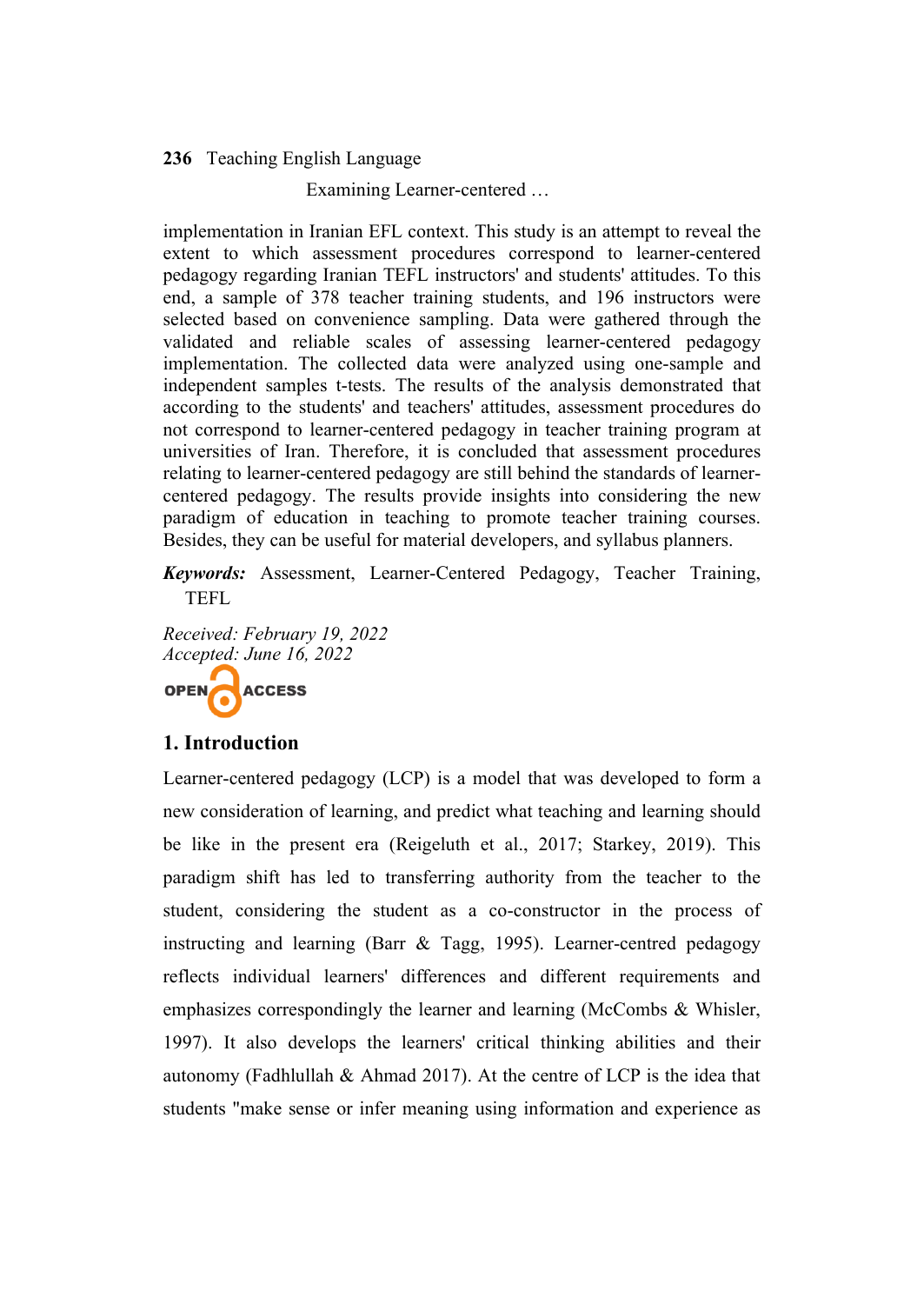Teaching English Language, Vol. 16, No. 1 Zolfaghari et al.

they prefer," and this belief is rooted in cognitivism, constructivism, and humanism (Reigeluth et al., 2017, p. 12).

Learner-centered pedagogy is rooted in Hymes' (1972) communicative competence, and communicative approach (Howatt & Widdowson, 2004, cited in Larsen-Freeman & Anderson, 2013), and communicative language teaching. It reflects a constructivist view of teaching (Brown, 2014; McCombs & Whistler, 1997; Schuh, 2003; Weimer, 2002). According to constructivism philosophy, students learn by doing, and encountering instead of relying on the instructors' knowledge as well as skill to transfer knowledge (Brown, 2014). This philosophy was deeply influenced by John Dewey (1938), who stressed learning by doing and involvement. Dewey believed that education should be both problem-based and enjoyable. He mentioned that each practice should make each student motivated and solving each problem must result in new, connected questions about the topic. Dewey (1938) obviously used learner activities to encourage learner curiosity. In a certain way, every experience should do something to prepare an individual for future experiences of a deeper and more satisfying excellence of life. Instructors who employ LCP techniques let the students get involved in making decisions about how and what they learn and how that learning is evaluated. They also consider individual differences in learners' experiences, wishes, and capabilities, (McCombs & Whistler, 1997).

Learner-centered learning has been explained basically as an opinion in learning in which students decide on *what* to study, and *how* and *why* that subject could be of interest (Rogers, 1983). This implies that learner accountability and learners' involvement are the basic elements of this approach, which is opposed to the importance of educator control and the consideration of academic content observed in considerably common, didactic teaching (Cannon & Newble 2000). Furthermore, when subjects are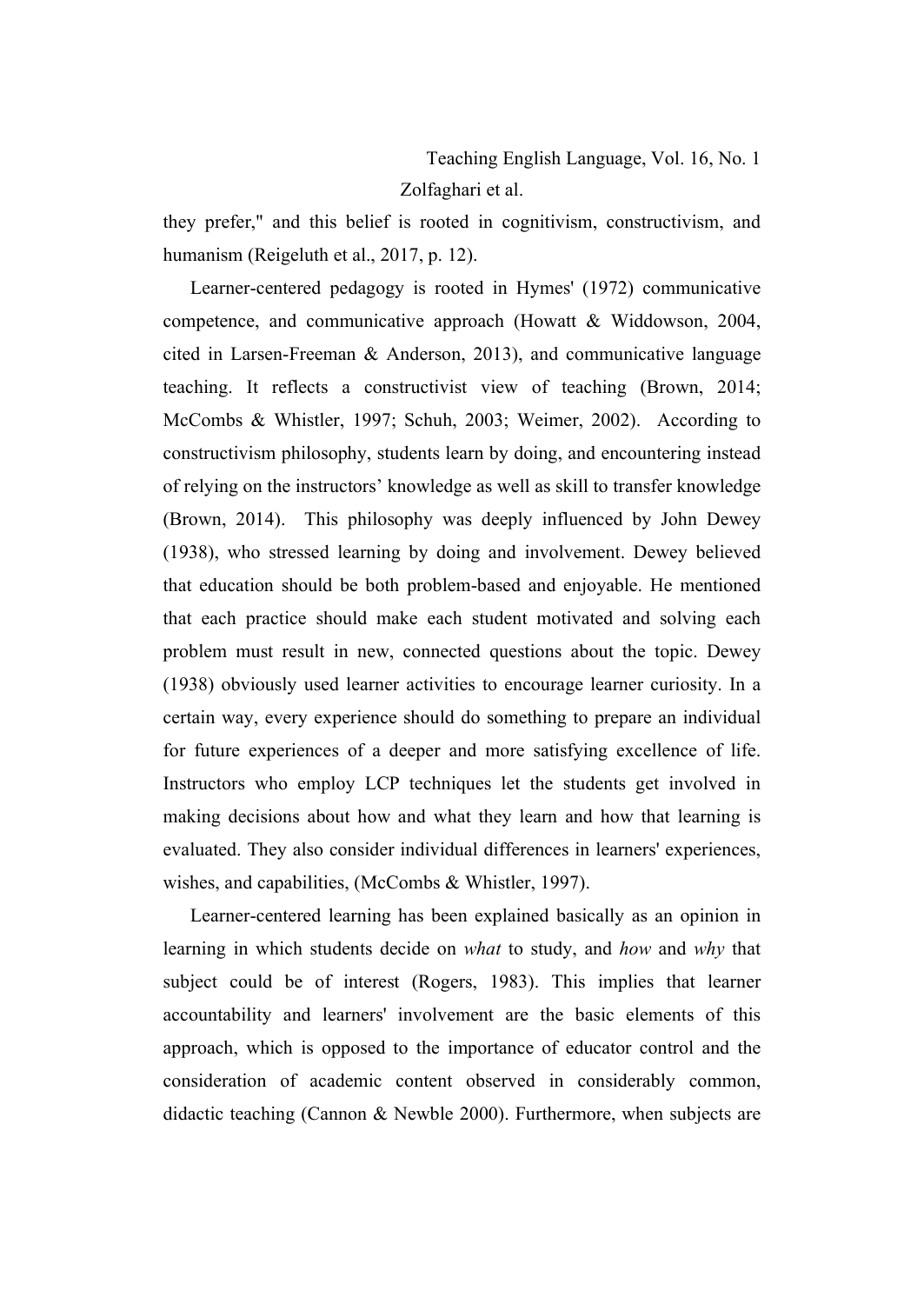Examining Learner-centered …

related to learners' lives, requirements, and interests, and when learners are dynamically involved in producing, recognizing, and involving in knowledge, the learning process becomes more meaningful (McCombs  $\&$ Whistler, 1997).

Learner-centered learning, as Jonassen (2000) maintains, demands students to understand their aims for learning and choose sources and practices that will support them to reach their aims. As students follow their own objectives, all their activities are meaningful for them (Pedersen & Liu, 2003). Furthermore, there is a universal movement in the role of the teacher from a mere disseminator to a facilitator. Ironically, in student-centered learning, knowledge is not considered as an asset that relates to the teacher who brings it out of his package and spreads it out among students. Consequently, constructivism recommends an entire new level of student engagement with content (Weimer, 2002). By leading education in real life situations, an appropriate support for improving the information process is provided (Chang, Chen, & Hsu 2011); therefore, learning is not separated from experience. Students form their knowledge by experiencing things and considering those experiences (Mashhadi & Khazaie, 2018).

It is generally believed that assessment has great influence on foreign/second language teaching and its value (Baker, 2016; Tsagari & Vogt, 2017). Thus, the influence of assessment in the field of language teaching has received significant consideration and the search for making effective, rational, valid, and wisely-designed assessment that is in line with the language program and the accepted language teaching practice has received great attention (Malone, 2013). According to Douglas (2018), the utilization of classroom assessments to improve instruction and learning is a significant concern in current language teaching program. Valid assessment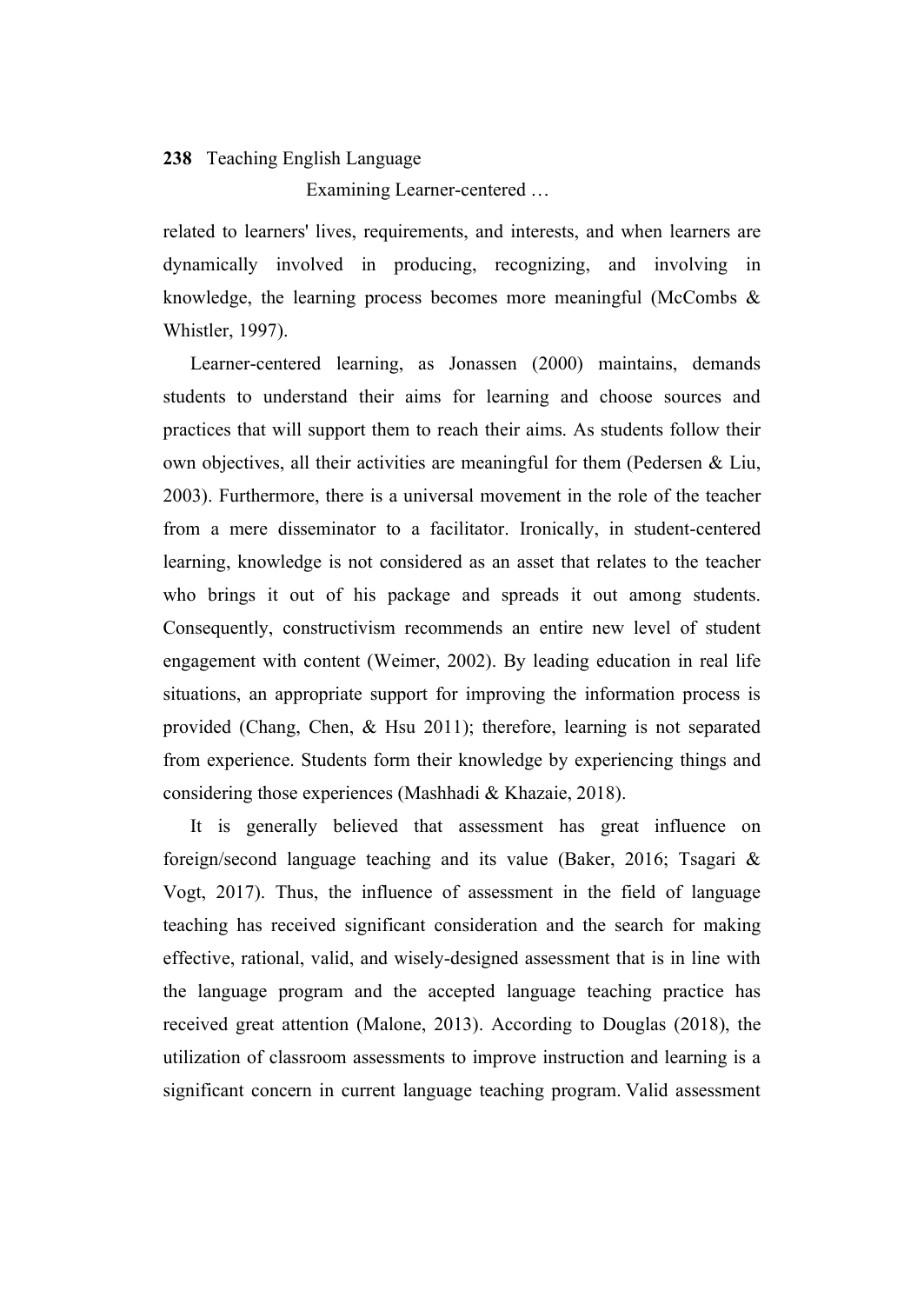Teaching English Language, Vol. 16, No. 1 Zolfaghari et al.

practices support students to find the quality of academic work and raise negotiation to assist them involve autonomously with feedback.

Learner-centered assessment represents thorough assessment activities that can be integrated into any educational situation but are particularly critical in learner-centered learning environments, where active involvement in learning and accountability for managing learning are central conventions (Lea et al., 2003). The first and most noticeable aspect of learner-centered assessment is that it is individualized. Individualizing assessment contains distinguishing the learning objectives, projects, and tasks, offering intensive feedback on students' learning (whether they are working individually or in groups), and regulating teaching and learning processes as desired.

Learner-centered assessment also emphasizes learning and development. It supports learning and development by offering suitable feedback to the learners themselves, their educators, and others about what the learners require to move toward the learning goal. This quality of learner-centered assessment shows modern ideas of formative assessment, and suggests that assessment is a moment of learning, not just scoring, classifying, or sorting (Duncan, & Cohen 2011).

While, in the past few decades the emphasis of language teaching has been changed from teacher-centered to learner-centered approach (Celce-Murcia, Dornyei & Thurrell, 1997), in the Iranian educational system, still prearranged course books and curriculums organize the core part of teaching processes and all main educational policies (e.g., school systems, curriculum principles, course books, examination system, and so on) are determined and managed strictly by the Ministry of Education (Khajavi & Abbasiian, 2011). Also, in spite of success in using learner-centered approach over teachercentered approach (Van Viegen & Russell, 2019; Villacís & Camacho, 2017), learner-centered approach has neither been employed nor received due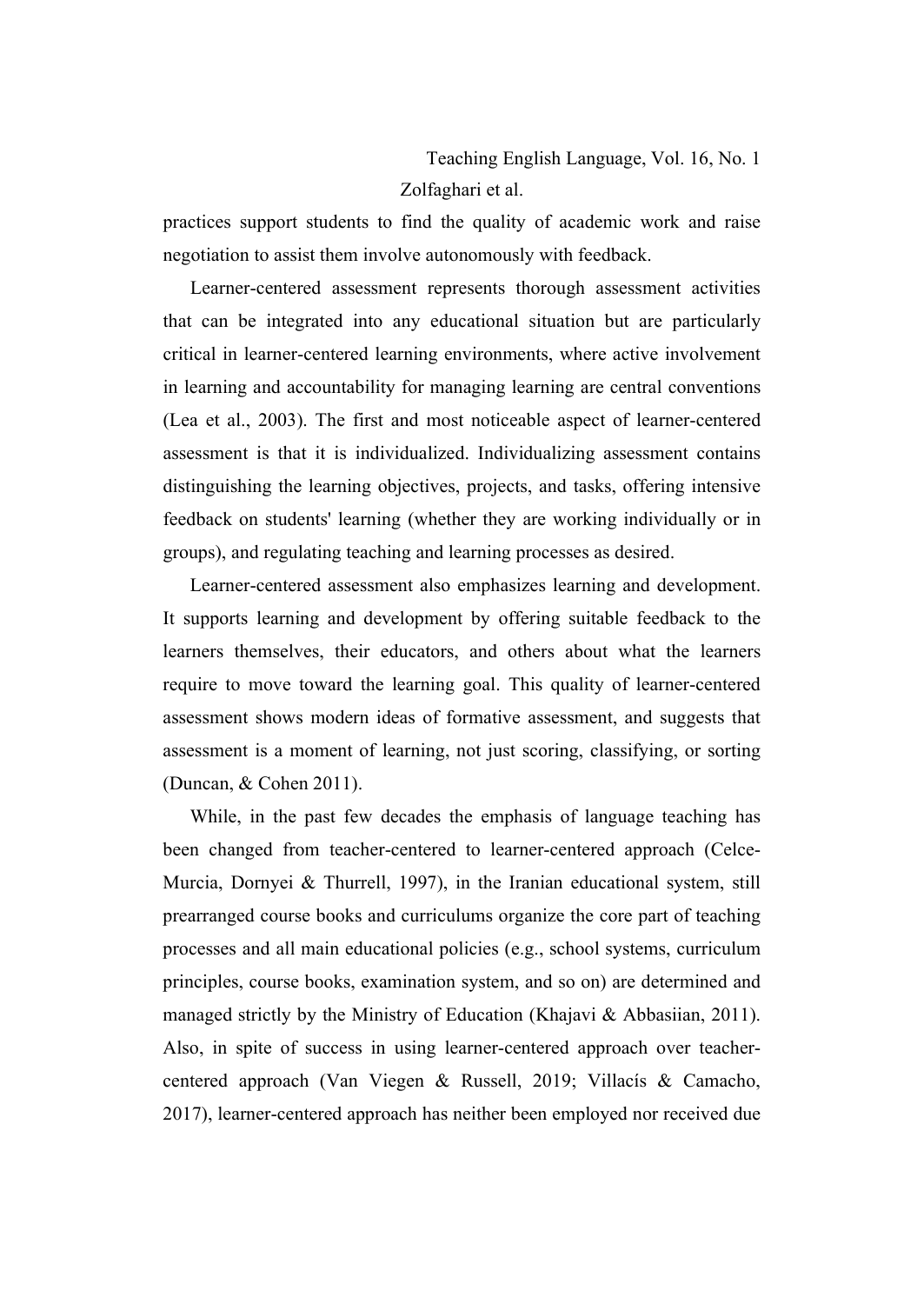Examining Learner-centered …

attention in Iranian EFL contexts; instead, teacher-centered approach still dominates most Iranian EFL classes even though it does not meet its central goal (Hemmati & Azizmalayeri, 2022).

 Regarding ELT situation, it is supposed that in a context in which learnercentered is practiced, learners would "become devoted to improving their English" as well as notably "all learning styles could be accommodated and learners can support each other to improve their skills" (Jones, 2007: 40). However, studies examining the implementation of learner-centered pedagogy in Iranian EFL classrooms are still scarce (Alavinia, 2013; Amiri, & Saberi 2019; Moradi, & Alavinia, 2020). Besides, it is believed that the traditional approach to teaching English called teacher-centered is the central approach in higher education in Iran (Noora, 2008; Salimi & Nourali, 2021; Zohrabi et al., 2012). The current study aimed to fill the existing gap through investigating the implementation of learner-centered pedagogy in teacher training program at universities of Iran as an EFL context. The present study was an attempt to investigate the teachers' and students' attitudes regarding implementation of LCP in terms of assessment procedures. To address the research problem, we raised the following research questions:

- 1. To what extent do assessment procedures correspond to LCP in teacher training program at universities of Iran, as viewed by the teachers?
- 2. To what extent do assessment procedures correspond to LCP in teacher training program at universities of Iran, as viewed by the students?
- 3. Is there any significant difference between teachers' and students' attitudes towards assessment procedures regarding LCP?

### **2. Literature Review**

Considering English as a second/foreign language teaching, the development of learner-centered approaches relates to the development of communicative approaches to language teaching. Nunan and Lamb (2001) asserted that the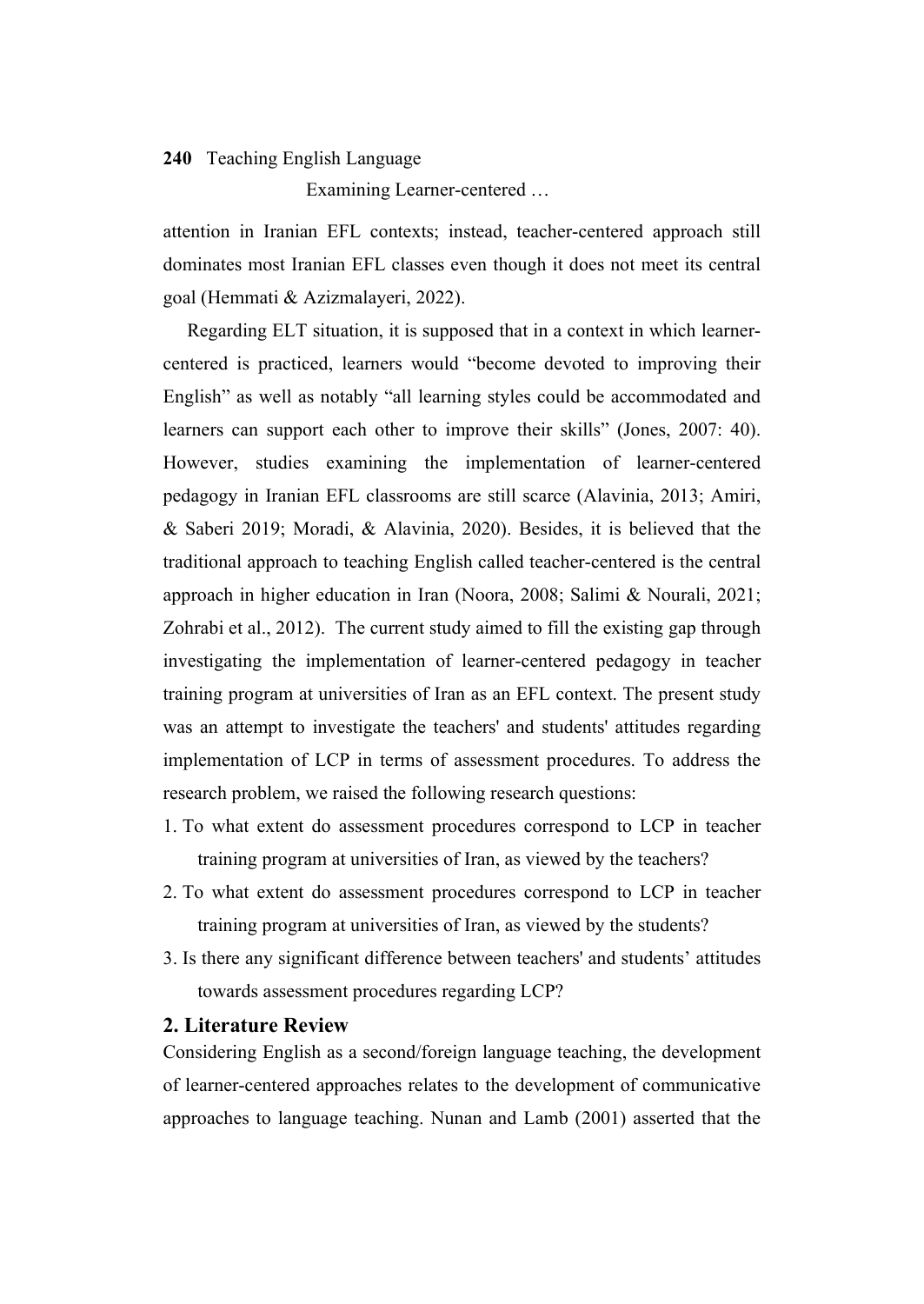Teaching English Language, Vol. 16, No. 1 Zolfaghari et al.

shift toward CLT changes the viewpoint from traditional teacher-centered to more learner-centered approaches to language teaching. This change demands students to dynamically join and negotiate in meaningful communication so as to understand and make meaning by themselves (Breen & Candlin, 1980, cited in Rahimpour, 2010).

 LCP challenges both the instructor and the student. Learners need to have an active role, encounter difficult issues and generate new techniques of performing and thinking. Teachers encounter the task of giving freedom to students, being cautious about the content and consider learners' needs (McCombs & Miller, 2007). As stated by Sarfraz and Akhtar (2013), learnercentered approach emphasizes particular needs of learners, and highlights generating definite strategies that will support these needs and improves effective learning.

 Learner-centered methods result in knowledge base. In line with a study carried out by Murphy and Alexander (2000), learner-centered methods support knowledge base. The definite outcome of years of study on knowledge base is that what an individual already knows mainly controls what new information he/she attends to, how he/she classifies and embodies new information, and how he/she filters new experiences, and even what he/she defines to be significant or related. This suggests that the use of learner-centered methods supports knowledge base among learners as opposed to the use of teacher-centered ones.

 Also, being concerned about the effect of LCP on learning improvement, Marwan (2017) carried out a qualitative study by means of observation and semi-structured interviews. The sample included 25 students of information technology, and their instructor. The results demonstrated that the use of LCP results in significant learning improvement, principally in speaking. Moreover, the implication of LCP produced a more expressive, attractive, as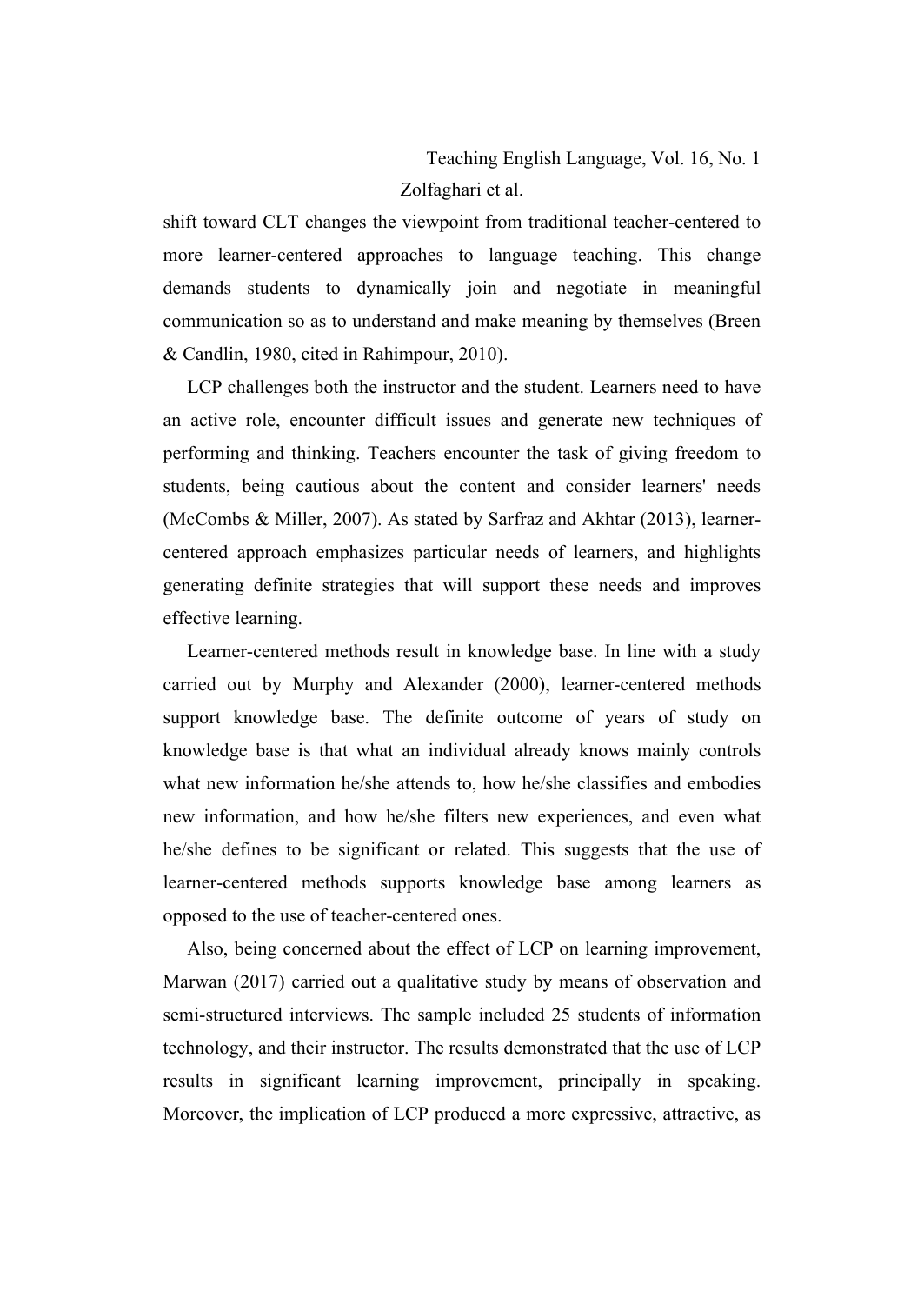Examining Learner-centered …

well as autonomous situation in the classroom. However, since the instructors' acquaintance with LCP was limited, the requirement for LCP training to result in improved outcomes was also stressed by the investigator.

In a study conducted by Bashang and Zenouzagh (2021), the effect of learner-centered teaching on Iranian intermediate English as a foreign language learners' critical thinking was examined. 58 EFL female learners participated. The data were gathered using a critical thinking inventory, a pretest, and a posttest of Discourse Completion Test. The result of the study showed that learner-centered teaching significantly affected the improvement of the pragmatic competence of Iranian intermediate learners. Further, it was found that learner-centered teaching moderately influenced the critical thinking of the EFL learners.

Lea, Stephenson and Troy (2003) studied the attitudes of students toward learner-centered pedagogy in the University of Plymouth, UK. It was observed that although a learner-centered policy was practiced in the university, 60% of the students had not heard of the word. Students' understanding of this word can be poor and even their contribution may be minimal if their responsibilities and roles in the learning process are not well described.

Lak et al. (2017) carried out an investigation to find the influence of teacher-centered method versus learner-centered method on reading comprehension of the Iranian EFL learners. They concluded that learnercentered and teacher-centered instruction had positive consequences on the development of Iranian EFL learners' reading comprehension performance. However, it was observed that learner-centered teaching was more operative than teacher-centered education in developing Iranian EFL learners' reading comprehension performance.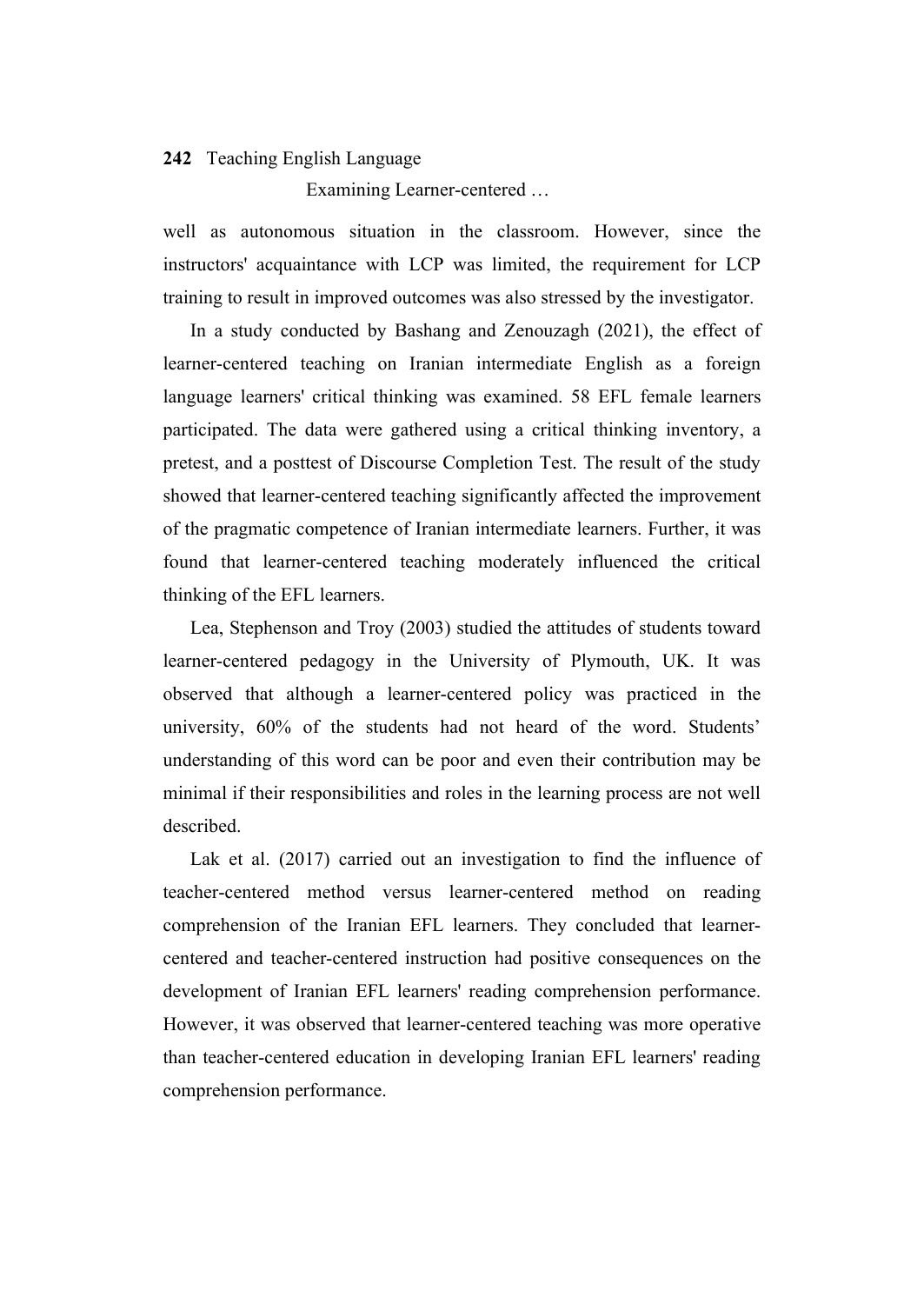Teaching English Language, Vol. 16, No. 1 Zolfaghari et al.

Du Plessis (2020) conducted a study to find out student teachers' attitudes regarding learner-centered teaching. The sample consisted of 38 teacher training students. The outcomes showed that the participants had poor understanding of learner-centered pedagogy, and they believed implementing learner-centered teaching could be very challenging. Besides, Ghaicha and Mezouari (2018) investigated Moroccan EFL teachers' perceptions of LCP. They concluded that teachers held positive attitudes towards implementation of LCP. Yet, owing to limitations such as the standardized curriculum and exams, and lack of materials, teachers tended to employ traditional teachercentered techniques.

In another study conducted by Salema (2017), assessment procedures in secondary schools in Tanzania were examined. The investigator implemented mixed research methods for gathering data and analysis. The results showed that many instructors employ teacher-centered techniques in both teaching and assessment procedures. Besides, they concluded that many teachers and learners had negative idea about the assessment techniques of LCP.

Aboudan 2009 (cited in Pishghadam, and Motakef, 2012) mentioned that less teacher-centered classes could create a close, positive, emotional, and collaborative relation among language learners, and their instructors. As the study demonstrated, a positive class atmosphere improved positive feelings toward learning. In the same vein, Heydarnejad, Hosseini Fatemi, and Ghonsooly (2021), mentioned that independent, and responsible students would be the product of leaner-centered education.

Attitudes of the teachers and students may be a key element in assessing whether or not learner-centered pedagogy would run in schools. Ebert et al. (2011) carried out an investigation on LCP in the Department of Plant Biology. The study started with professional development workshops intended to support faculty shift from teacher- to learner-centered pedagogy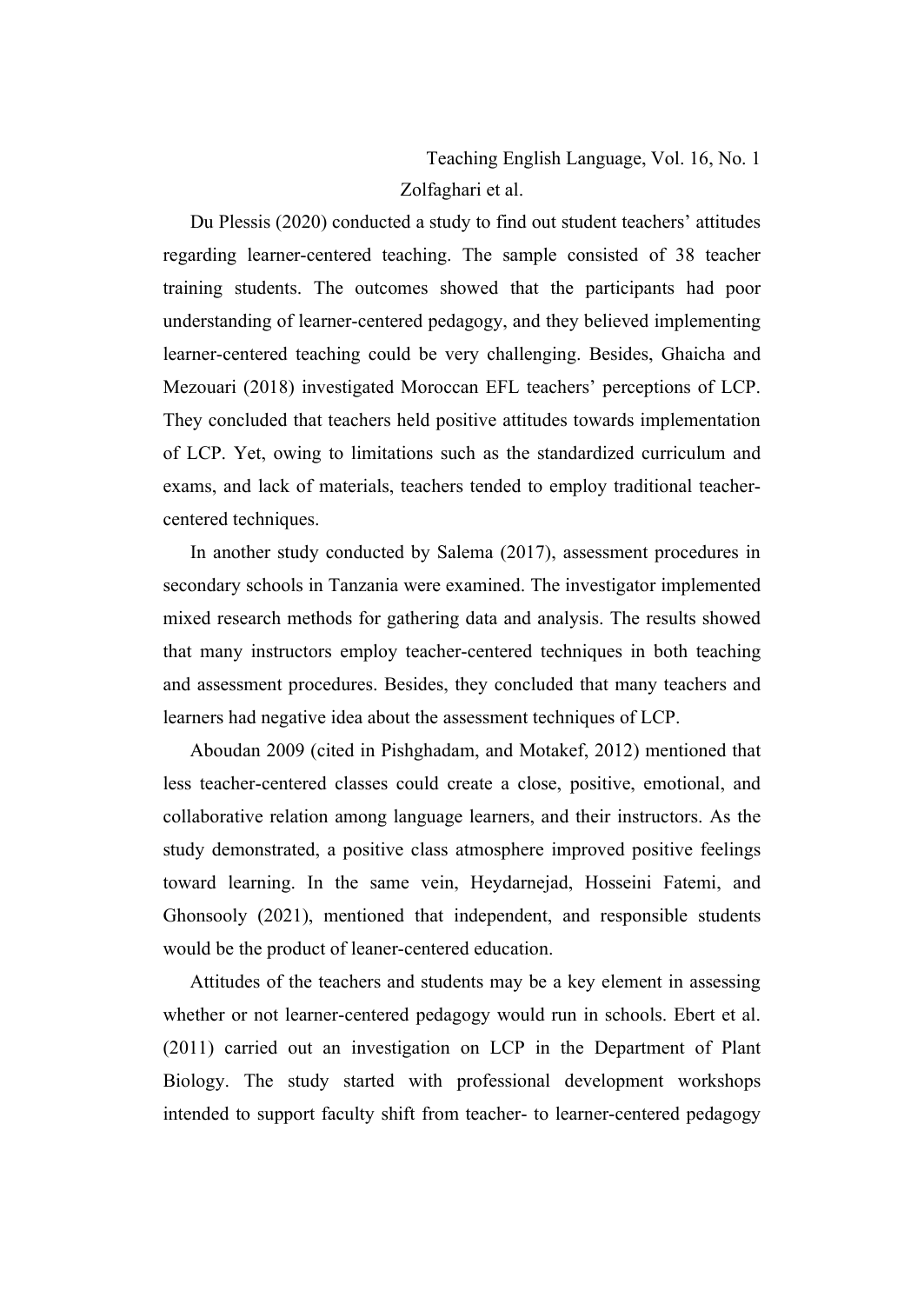Examining Learner-centered …

in science courses for students. The contributors were assessed with selfreported surveys about the faculty's satisfaction with a workshop, what they learned, and what they used in the classroom. Lesson observation and video recording of the lessons were conducted following the survey. The survey showed that 89% of the participants claimed that they used learner-centered approach**.** In contrast, observational data revealed that 75% of the faculty employed lecture-based, teacher-centered pedagogy, displaying a clear mismatch between the faculty's consideration of their instruction and their real activities. This study showed that there were conditions whereby the instructors wrongly thought they were using learner-centered approach. But, in fact, they were utilizing teacher-centered instruction.

In a study conducted by Rich et al. (2014), it was concluded that the implementation of learner-centered assessment techniques would lead to more fruitful teaching, profounder study strategies, and longer-term retaining of material than the more traditional techniques.

# **3. Method**

### **3.1 Participants and Setting**

The present survey was carried out in different Iranian universities running teacher training program. It was estimated that the whole number of teacher training students in Iran is approximately 3400 students, and 390 instructors. Therefore, regarding Krejcie and Morgan's table (1970) "Determining Sample Size for Research Activities, Educational and Psychological Measurement", the sample of this study was 378 students, and 196 instructors (Considering the 95% of the level of confidence and 0.05 degree of accuracy). The first group of participants included all teacher training students studying at different state or non-state universities of Iran. The other group of participants was instructors teaching at teacher training courses at different state or non-state universities of Iran. Both groups of participants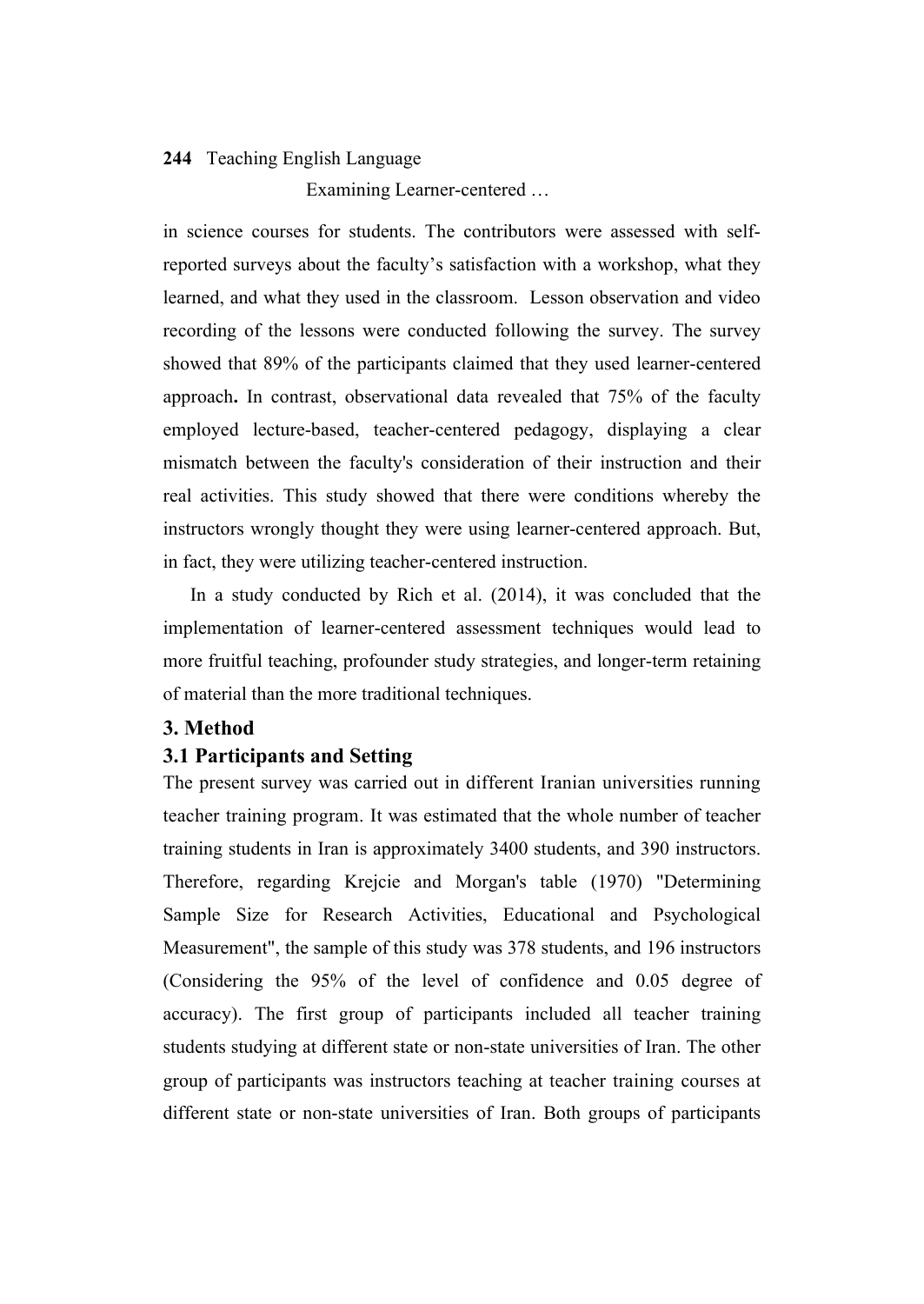Teaching English Language, Vol. 16, No. 1 Zolfaghari et al.

were selected by convenience sampling. They were selected from different provinces of Iran such as Khorasan provinces, Tehran, Fars, West Azerbaijan, Isfahan, and so forth. The instructors were selected from different age ranges (30-above 50), and students mostly ranged from 18 to 25 years old. The teachers were from both genders with average teaching experiences of 5 to 15 years. They were PhD candidates or held PhD degree in English.

### **3.2 Instruments**

In order to gather the required data for the present study, the following instruments were employed:

### **3.2.1 LCP implementation questionnaire for teachers' attitudes**

The LCP implementation questionnaire for teachers' attitude employed in the present study was a researcher-made questionnaire. It consisted of 53 items on a five-point Likert scale, and included 3 subscales: 1) for measuring LCP resources and facilities (11 items), 2) for teaching techniques and activities (32 items), and 3) for assessment procedures (10 items). Designing this instrument embraced three phases including two qualitative phases and one quantitative one. First, the literature was carefully studied. Then interview was carried out with 20 university instructors to find out the key components of LCP pedagogy. Then, it was forwarded to 25 expert university teachers in the field of English to have their ideas on the validity of the questionnaire. In order to confirm the content validity of the questionnaire, content validity ratio (CVR) and the content validity index (CVI) were calculated. Besides, the validity of the instrument was calculated through Structural Equation Modelling (SEM). The reliability of the questionnaire was estimated using Cronbach's alpha (.92). Since this study aimed to find out the extent to which assessment procedures correspond to LCP regarding Iranian TEFL instructors' and students' attitudes, the analysis of the other two subscales,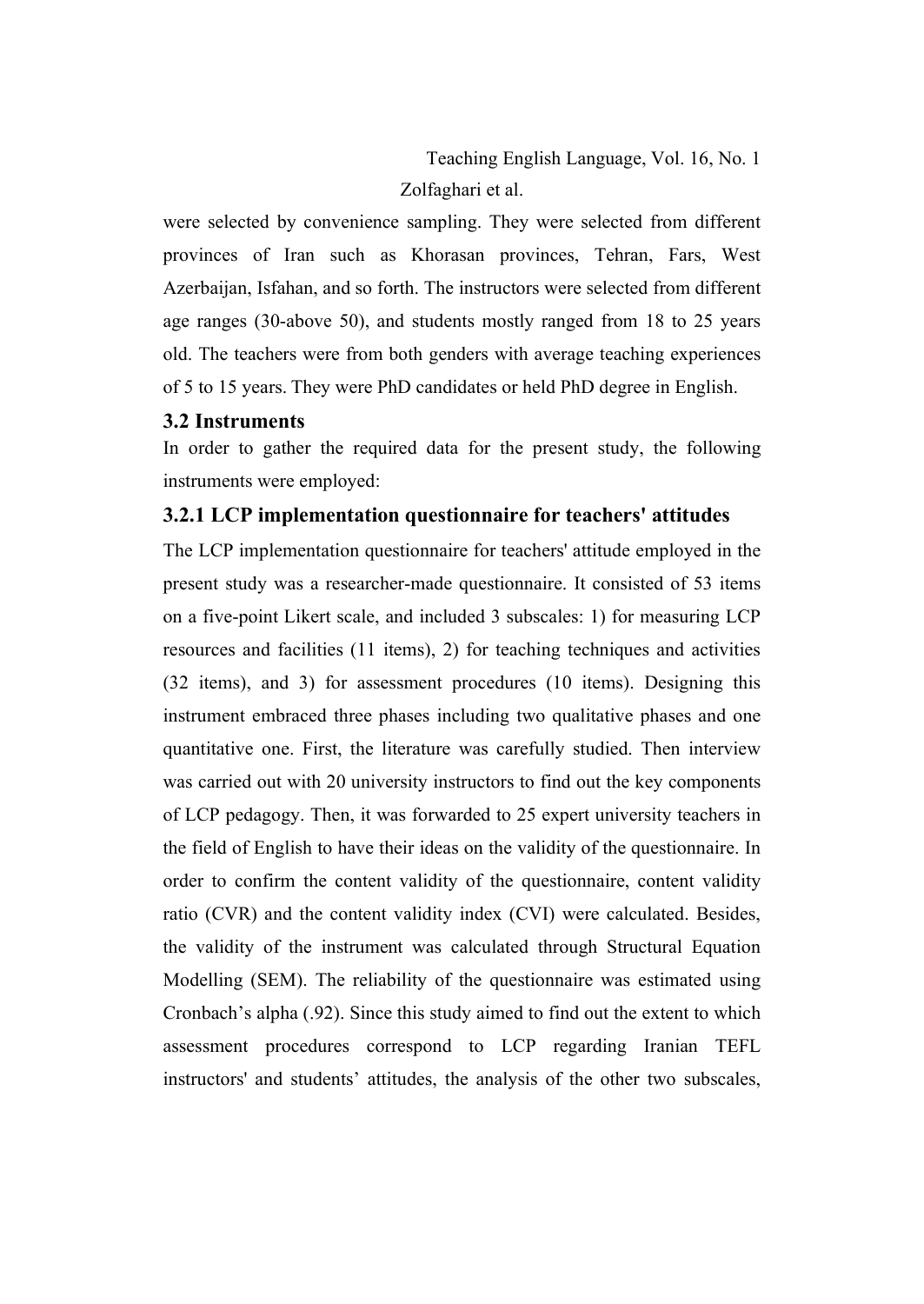Examining Learner-centered …

namely, resources and facilities, and teaching techniques and activities was not reported.

## **3.2.2 LCP implementation questionnaire for students' attitudes**

The questionnaire employed in the present study was a researcher- made questionnaire. It consisted of 42 items on a five-point Likert scale, and included 2 subscales namely teaching techniques and activities (32 items), and assessment procedures (10) items. The validity of the questionnaire was checked by 10 experts in the field. Besides, content validity ratio (CVR), and the content validity index (CVI) were calculated to confirm content validity of the questionnaire. The validity of the instrument was estimated through Structural Equation Modelling (SEM), too. The reliability of the questionnaire was estimated using Cronbach's alpha (.91).

## **3.3 Procedure**

Owing to the Covid-19 pandemic and the limitations all round the world, the questionnaires, being prepared in Google-form, were distributed to the participants all over the country using Telegram, WhatsApp, Linked- in, email, and other kinds of social media. At the beginning of the questionnaires, after description of the research objective and scope, the demographic information related to the respondents, like their age, gender, and academic degree, was requested. After all data from Google forms were downloaded, they were ready to be calculated. The gathered data were summarized on SPSS software. Next, one-sample t-test was used two times for analysing the first two research questions. Besides, an independentsamples t-test was performed to find out significant differences between the teachers' and students' attitudes on the extent to which assessment procedures reflect LCP in teacher training program at universities of Iran.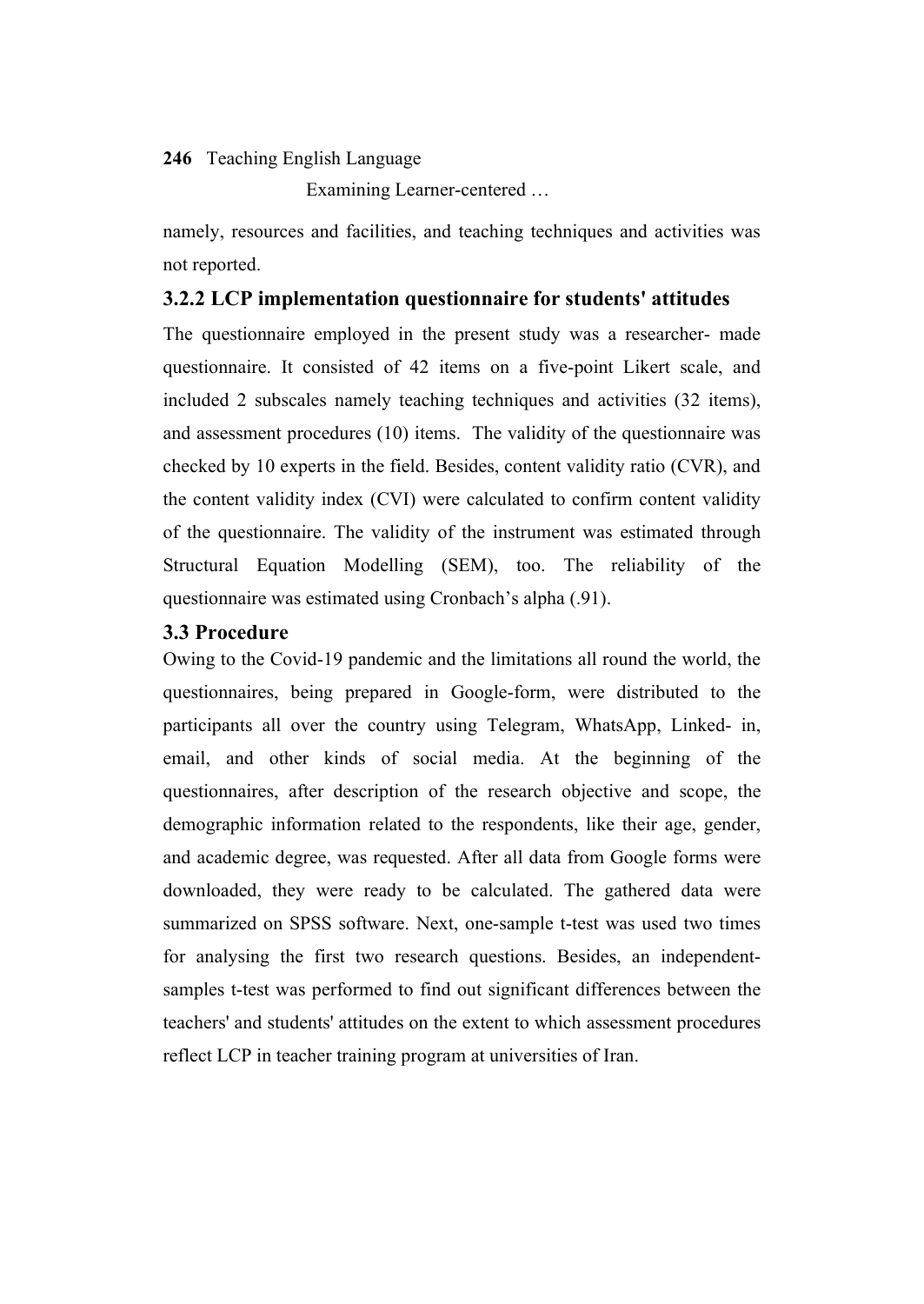Zolfaghari et al.

# **4. Results and Discussion**

In order to check the normality of data distribution, the Kolmogorov-Smirnov test was employed. Table 1 demonstrates the results of the Kolmogorov-Smirnov test.

Table 1 *The Results of K-S Test*

|                           | Statistic df Sig. |         |  |
|---------------------------|-------------------|---------|--|
| Teacher Questionnaire .04 |                   | 196 12  |  |
| Student Questionnaire .06 |                   | 378 .07 |  |

As Table 1 demonstrates, the obtained significant value for both questionnaires is higher than .05. Consequently, it can wisely be concluded that the data are normally distributed across the instruments.

To answer the first research question, we utilized one sample t-test to determine the extent to which assessment procedures correspond to LCP regarding the instructors' attitudes. The results of one-sample test and descriptive statistics for the overall assessment procedures regarding EFL teachers' attitudes are demonstrated in Table 2.

Table 2

*Results of One-Sample Test and Descriptive Statistics for the Overall Assessment Procedures* 

|               | Mean | SD | <b>SEM</b> |         | Sig. | Mean<br>differences |  |
|---------------|------|----|------------|---------|------|---------------------|--|
| Overall Scale |      |    |            | $-6.89$ |      | .28<br>$\sim$       |  |

As shown in Table 2, the mean score of instructors in overall scale is 2.71 with standard deviation of .57. As the results demonstrate the mean score of teachers' responses is lower than the average  $(=3)$ . The results indicate a significant difference  $(t=6.89, p<0.05)$  which shows that assessment procedures do not correspond to LCP in teacher training program at universities of Iran regarding the teachers' attitudes.

To answer the second research question one sample t-test was used. Table 3 shows the results of one-sample t-test and descriptive statistics for the overall assessment procedures regarding EFL students' attitudes.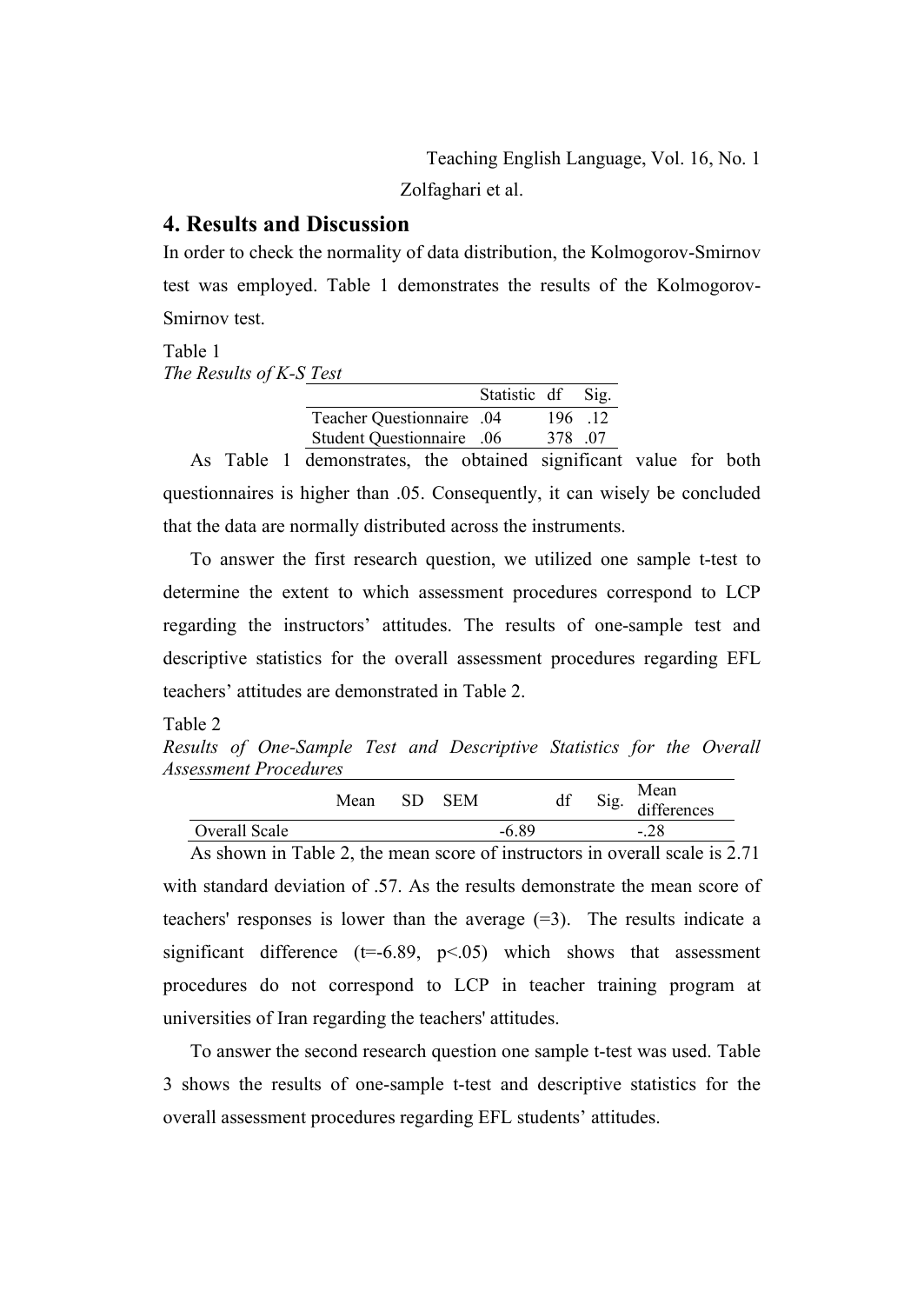Examining Learner-centered …

Table 3

*Results of One-Sample Test and Descriptive Statistics for the Overall Assessment Procedures* 

|                                                |  |  |  | Mean SD SEM t df Sig. Mean differences |
|------------------------------------------------|--|--|--|----------------------------------------|
| Overall Scale 2.67 .52 .02 -11.95 377 .00 -.32 |  |  |  |                                        |

As Table 3 reveals, the mean score of students in overall scale is 2.67 with standard deviation of .52. As the results show the mean score of students' responses is lower than the average  $(=3)$ . Considering the results, there is a meaningful difference in their responses  $(t=11.95, p<0.05)$  which shows that assessment procedures do not correspond to LCP in teacher training program at universities of Iran regarding the students' attitudes.

To find whether attitudes towards assessment procedures regarding LCP differ significantly between the teachers and students, we performed independent-sample t-test. The descriptive statistics of teachers and students' scores in attitudes towards assessment procedures regarding LCP are represented in Table 4. Also, the results of the independent-samples t-test are demonstrated in Table 5.

Table 4

*The Descriptive Statistics of Teachers and Students' attitudes Score in Assessment Procedures*

|            | Group           | Mean SD    |      | <b>SEM</b> |
|------------|-----------------|------------|------|------------|
| Assessment | <b>Students</b> | 26.75 5.26 |      |            |
| Procedures | Teachers        | 27.15      | 5.78 | 41         |

As demonstrated in Table 4, the mean score of teachers' report in assessment procedures (27.15) is higher than the students' report (26.75), because of the proximity of the means, and to find whether these differences are significant or not, we ran a t-test. Table 5 shows the results of the t-test. Table 5

*Results of the Independent-Sample T-Test for Assessment Procedures* Levene's Test t-test for Equality of Means

|                    |                                | F | Sig. |     |              | Mean<br>df P Value Difference |
|--------------------|--------------------------------|---|------|-----|--------------|-------------------------------|
| Procedures assumed | Assessment Equal variances 269 |   | -10  |     | $-82$ 572 41 | - 39                          |
|                    | Equal variances<br>not assumed |   |      | -79 | 364 42       | - 39                          |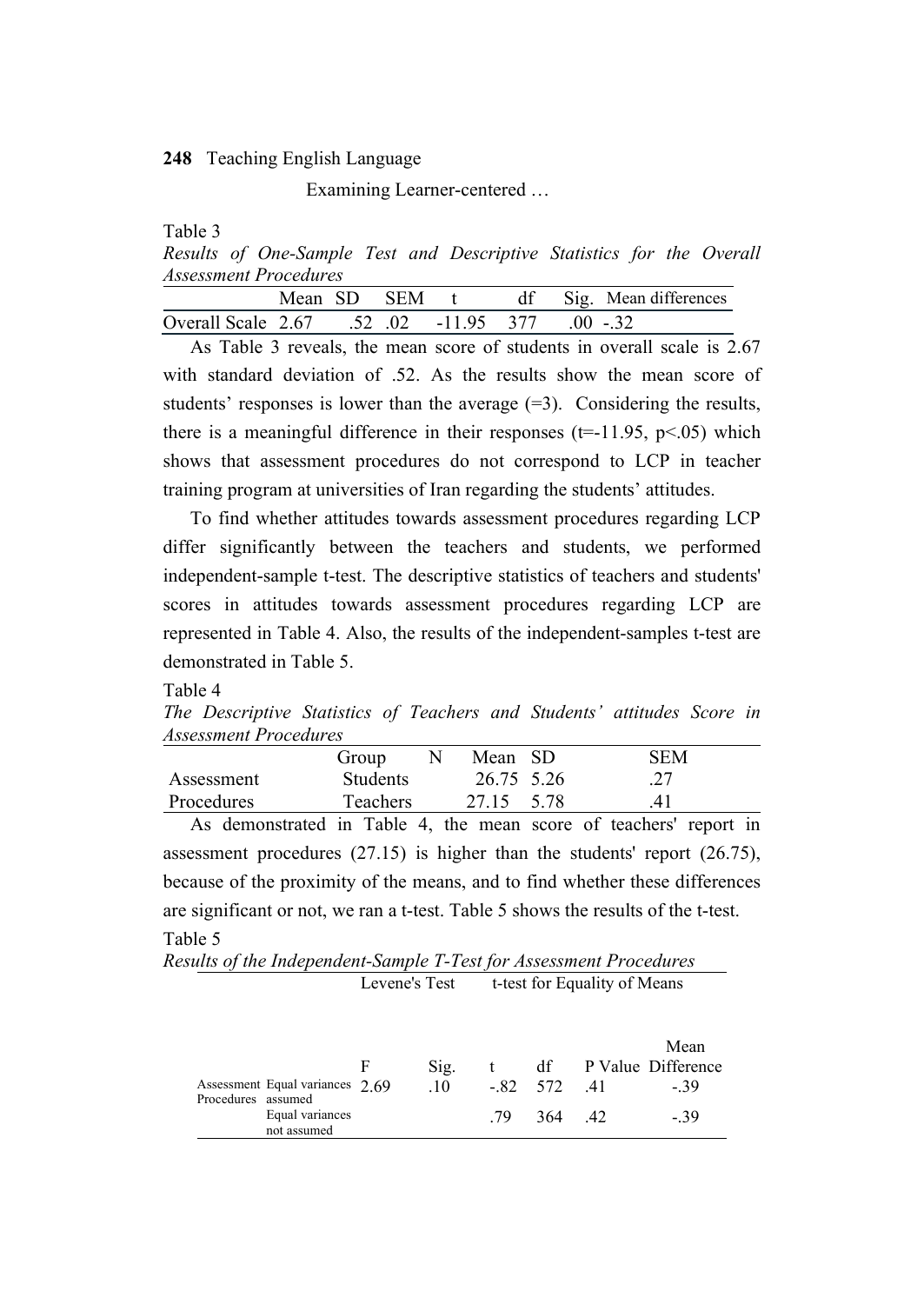Teaching English Language, Vol. 16, No. 1 Zolfaghari et al.

As shown in Table 5, t-test revealed no significant, meaningful difference in assessment procedures of teachers and students ( $t = -0.82$ ,  $p = -0.41$ ). It reveals that with confidence interval of difference of 95%, there is no significant difference between the mean scores of the teachers and students.

The first research question addressed the extent to which assessment procedures correspond to LCP in teacher training program at universities of Iran regarding the teachers' attitudes. Examining the data related to this question showed that many instructors did not use assessment procedures which reflect LCP. The findings are similar to the results of the study by Coates (2015), which mentioned that "concerns have been raised that assessment methods are not keeping up with the speed of alteration seen in other areas of education provision" (p. 401). Besides, the results are in line with the findings of Moradi and Alavinia (2020), which showed that LCP was not practiced in the Iranian context.

The second research question aimed to examine the extent to which assessment procedures correspond to LCP in teacher training program at universities regarding the students' attitudes. Analysing the data revealed that many students believed that their instructors did not use assessment procedures which reflect LCP. The outcomes of the present study also concords with the results of Tsagari and Vogt (2017), which revealed that the assessment activities implemented by the educators were traditional and form-focused. Mede and Atay (2017), Vogt and Tsagari (2014), Scarino (2013), and Heritage (2007) also revealed similar results.

A study carried out by López Mendoza and Bernal Arandia (2009) demonstrated that Colombian teachers practiced traditional product-oriented tests. Thus, testing had no influence on increasing the quality of English teaching/learning. In a similar vein, Xu and Liu (2009), who examined teachers' awareness of assessment and features influencing their assessment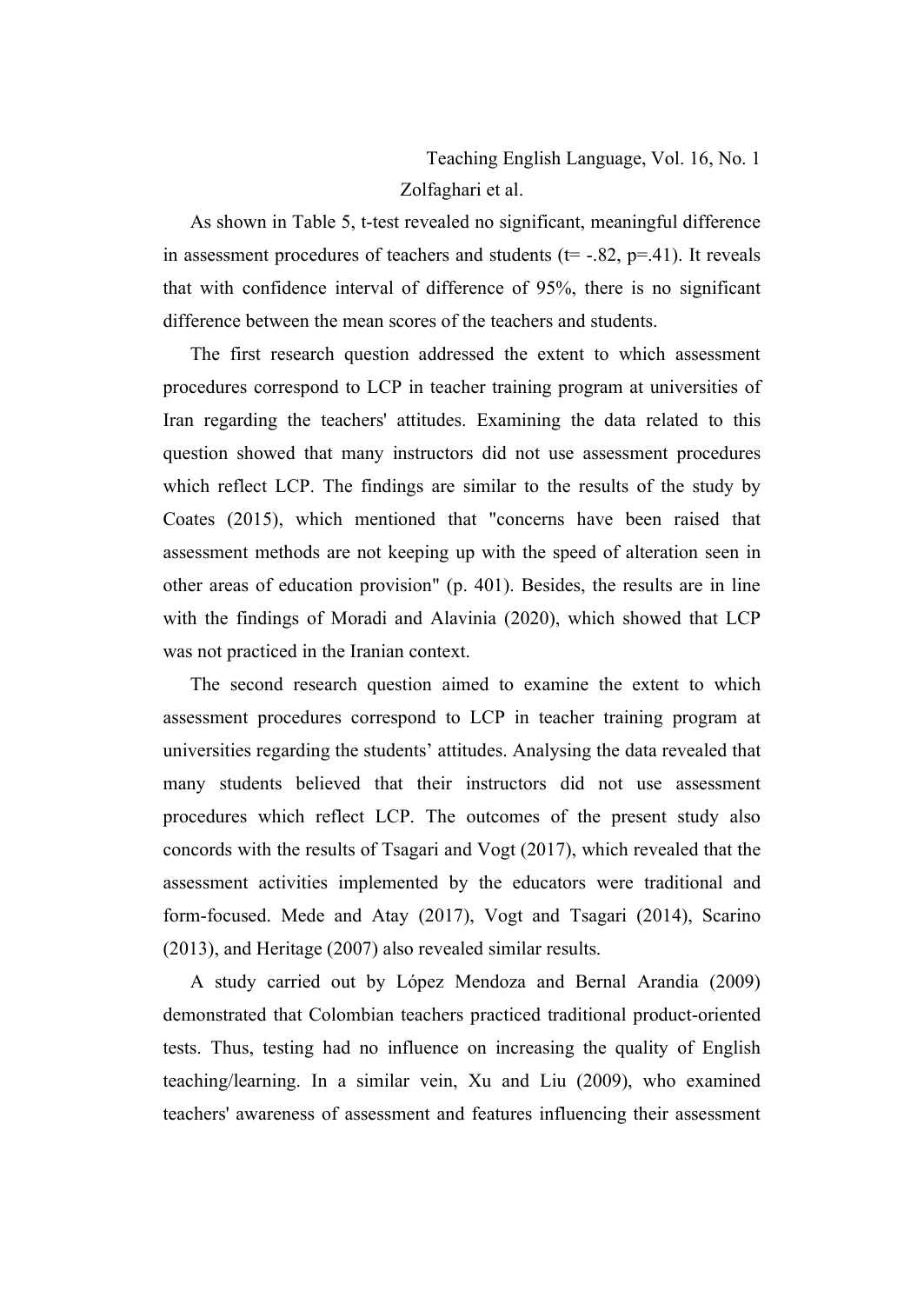Examining Learner-centered …

procedures, observed that the way teachers implemented assessment was formed by their need to follow how their co-worker used assessment.

The results of the present study are concordant with the findings of Salema (2017), which showed that many teachers used teacher-centered approach in both teaching and assessment activities. Besides, the findings of Lea, Stephenson and Troy (2003) supported the results of the present study. They observed that although a student-centered policy was practiced in the university, many students were not familiar with the notion of learnercentered teaching. Students' understanding of the term can be poor and even their contribution may be negligible. The findings of the current study are in agreement with those of Isik (2020), which revealed that the traditional approach concentrating on the formal properties of English was mainly considered while assessing the students.

The last research question was to reveal the meaningful difference between the teachers' and students' attitudes towards assessment procedures regarding LCP. Examining the data related to this question, it was observed that many instructors believed that they did not use assessment techniques which reflect LCP. Also, analysing data related to the students, it was found that the way instructors assessed their students did not reflect LCP. Therefore, no significant difference was revealed between the teachers' and students' attitudes towards assessment procedures regarding LCP.

The results are similar to the findings of Ebert; et al. (2011), who examined the implementation of LCP in the Department of Plant Biology at Michigan State University in the USA. They observed that 75% of the instruction is presented using traditional lecture-based instruction. Besides, the findings are in agreement with those of a study carried out by Hemmati, and Azizmalayeri (2022), which showed that learner-centered approach was not implemented while assessing students in Iranian EFL context. The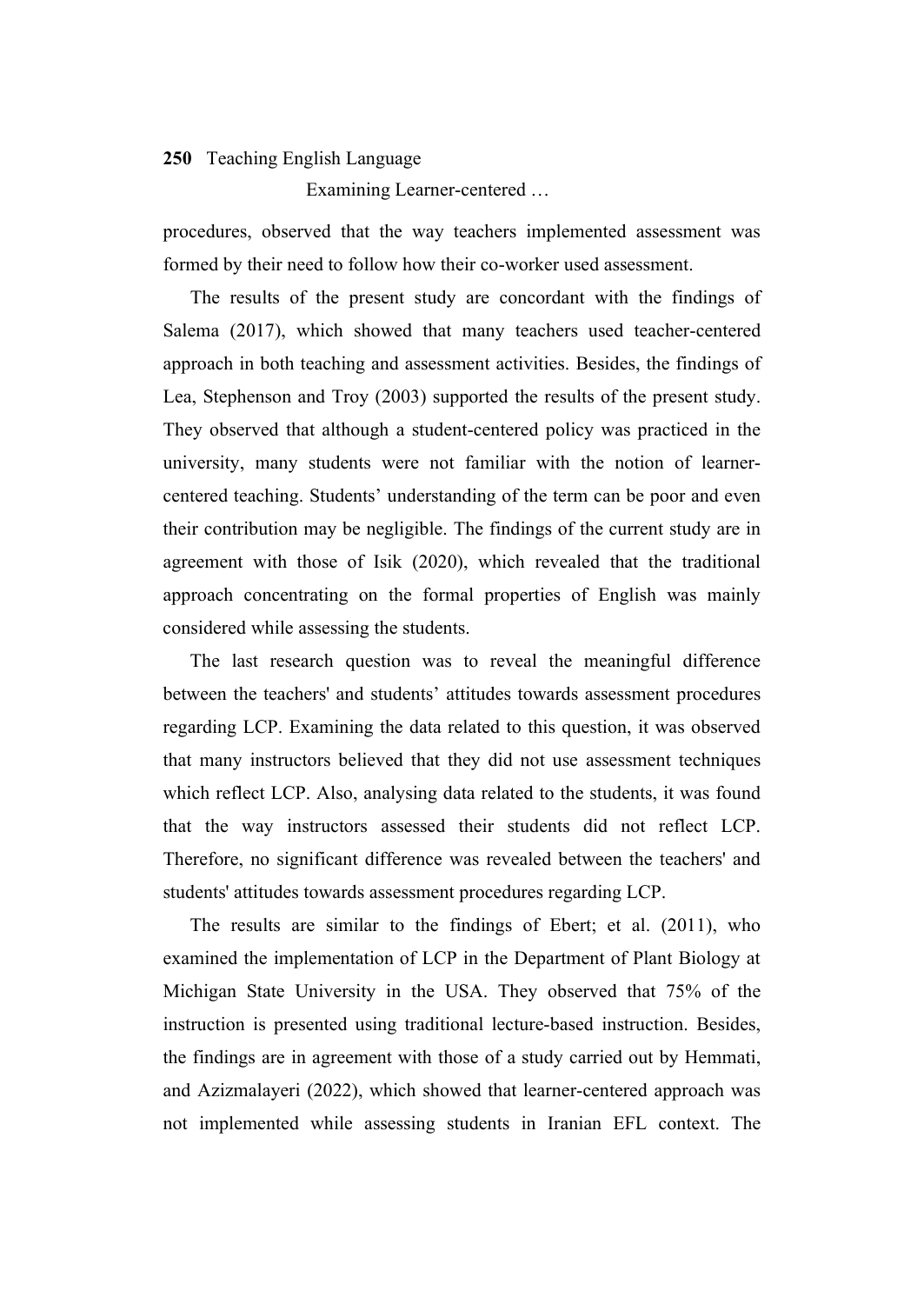findings also confirm results of the study by Ghaicha and Mezouari (2018), who showed that teachers did not implement LCP.

# **5. Conclusions and Implications**

The present study aimed to examine learner-centered pedagogy and assessment practices in teacher training program at universities of Iran regarding the instructors' and students' attitudes. The results of data analysis considering the instructors' attitudes revealed that assessment procedures did not correspond to LCP. Besides, analysis of the students' attitudes revealed that they believed that LCP assessment procedures were not practiced in their classes. Therefore, no important, meaningful difference was observed between the instructors' and students' attitudes regarding LCP, and it can be claimed that assessment procedures relating to learner-centered pedagogy are still behind the LCP standards.

To flourish in the 21st century, we need to take into account this new paradigm. It should be mentioned that the responsibility of a university might not be to simply provide instruction; instead, the job of a university should be in producing learning with every individual learner using every technique that works best. In Barr and Tagg's (1995) opinion, instructors would be much more operative if, rather than concentrating on their teaching, they concentrated on how and what learners were learning. This means that instructors are required to implement a learner-centered approach to teaching. Besides, educators need to allow the students to be involved in making some decisions about all constituents in the learning process: the content of their courses (i.e., what they learn), the ways in which the course subjects are learned (i.e., how they learn), the ways in which students' learning is assessed; and classroom procedure.

These results can aid instructors to provide a suitable teaching model, a learner-centered model, which can make students long-life learners. The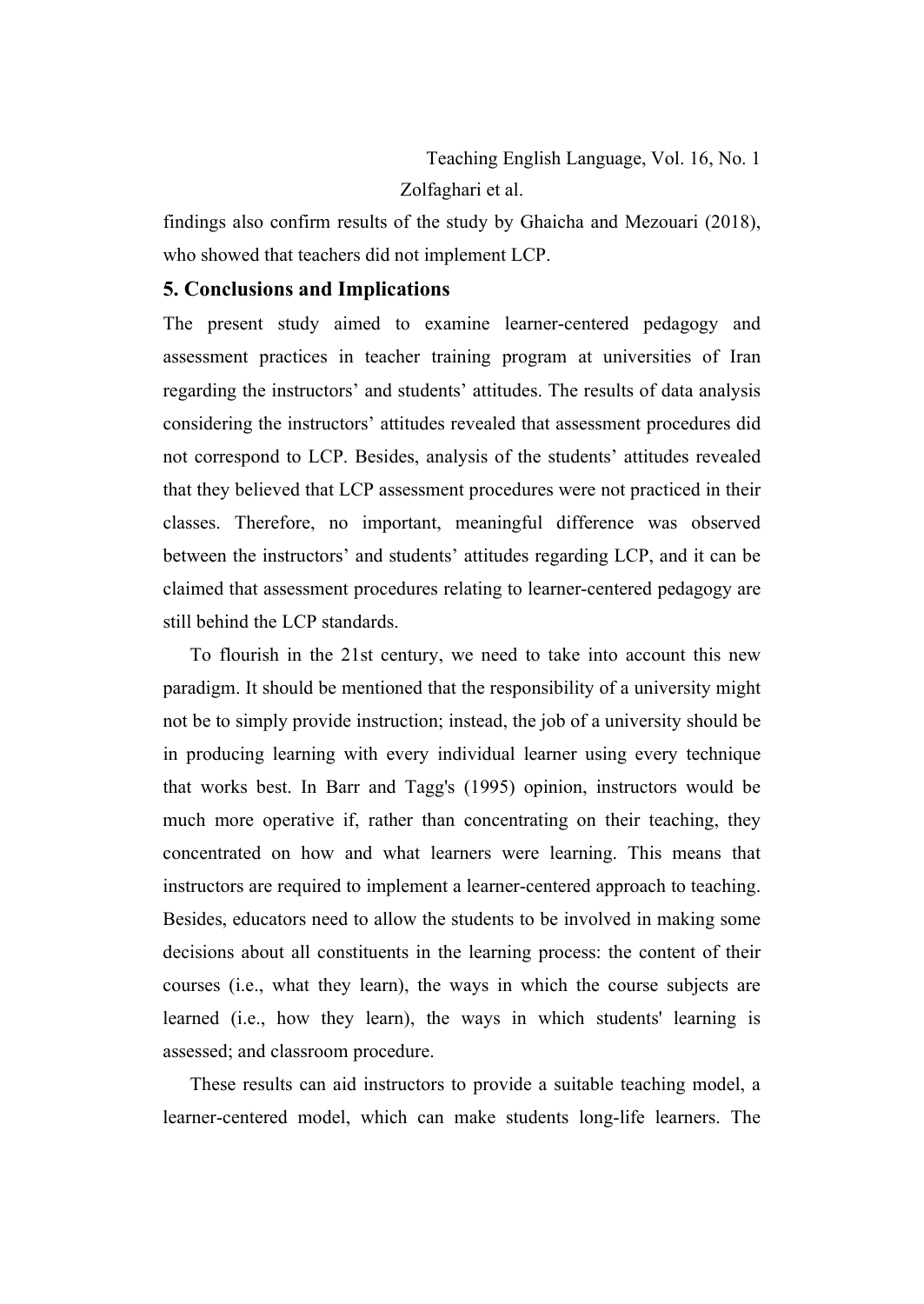Examining Learner-centered …

results of the study might give insights to stakeholders in the field, comprising curriculum planners, instructors, and policy makers about the need for incorporating this issue in planning educational programs.

The implications of these findings are clear. Instructors need to be more familiar with the nature of LCP. They are also required to fit their teaching techniques, and assessment practices regarding LCP parameters, in order to increase the students' achievement. The other implication of the study for ELT instructors, students, curriculum planners and policy makers can be absolute potential of learner-centered approach in increasing EFL learners' learning motivation.

Further qualitative study can be carried out to find the challenges of and barriers to implementing LCP in Iran. Besides, the present study is not focused on exploring the association between implementing LCP techniques and a specific feature of second language learning. For example, one technique to extend the results of this investigation is by considering the helpfulness of LCP techniques in improving English academic writing owing to the significance of this skill in higher education settings (Jalilifar et al., 2014). Conducting research with experimental or longitudinal designs would be useful to find out the students' perspectives on different aspects of LCP. More significantly, further investigation can examine whether teachers' personality traits, their educational degree, and teaching experience can influence the implementation of LCP.

Considering the limitations of the study, the data were gathered using convenience sampling from universities. Since schools and private institutes are important educational contexts, using different methods that assure a higher randomization level and eventually greater generalizability can also set the ground for further study. Another noteworthy limitation of this study was that, the researcher merely used two questionnaires to assess the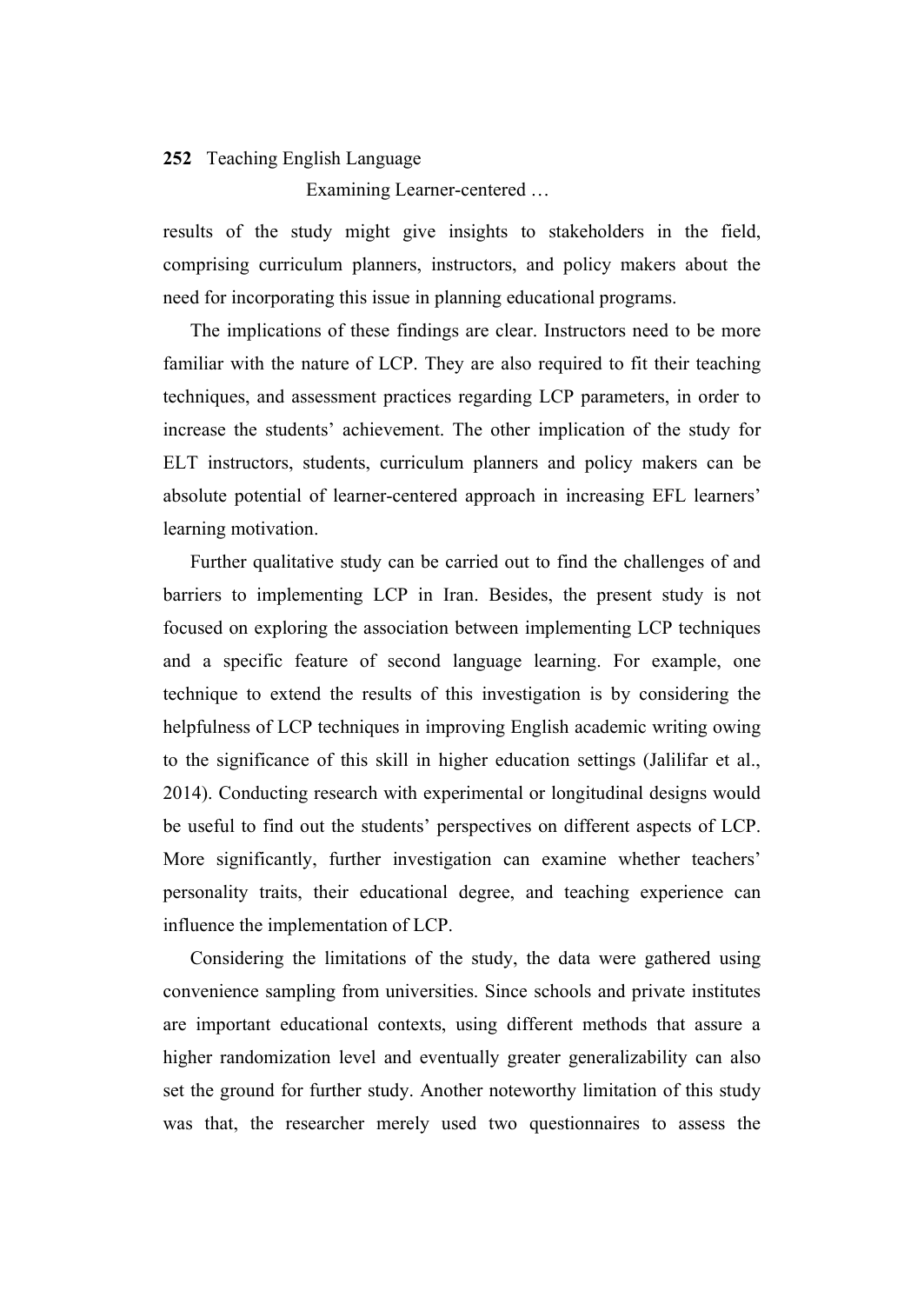Teaching English Language, Vol. 16, No. 1

Zolfaghari et al.

implementation of LCP regarding the teachers' and students' attitudes. Further studies can use questionnaires and interviews to conduct a mixed methods approach and test the teachers' and students' attitudes regarding the challenges of implementing LCP.

#### **References**

- Alavinia, P. (2013). Learner-centered education in international perspective: Whose pedagogy for whose development? *Iranian Journal of Language Teaching Research*, *1*(3), 115-119.
- Amiri, F.,  $\&$  Saberi, L. (2019). The impact of learner-centered approach on Learners' motivation in Iranian EFL students. *International Academic Journal of Social Sciences*, *6*(1), 155-165.
- Baker, B. (2016). Language assessment literacy as professional competence: The case of Canadian admissions decision makers. *Canadian Journal of Applied Linguistics/Revue canadienne delinguistiqueappliquée*, *19*(1), 63- 83.
- Barr, R. B., & Tagg, J. (1995). From teaching to learning—A new paradigm for undergraduate education. *Change: The magazine of higher learning*, *27*(6), 12-26.
- Bashang, S., & Zenouzagh, Z. M. (2021). The Effect of Learner-centered Instruction on Iranian EFL Learners' Critical Thinking and Pragmatic Competence. *International Journal of Humanities and Social Science, 8*(5), 36-42.
- Breen, M. P., & Candlin, C. N. (1980). The essentials of a communicative curriculum in language teaching. *Applied linguistics*, *1*(2), 89-112.
- Brown, L. (2014). Constructivist learning environments and defining the online learning community. Journal on School Educational community. *Journal Technology*, *9*(4), 1-6.
- Cannon, R., & Newble, D. (2000). A guide to improving teaching methods: A handbook for teachers in university and colleges. *UK: Kogan Page*.
- Celce-Murcia, M., Dörnyei, Z., & Thurrell, S. (1997). Direct approaches in L2 instruction: A turning point in communicative language point in communicative language teaching? *TESOL quarterly*, *31*(1), 141-152.
- Chang, C. S., Chen, T. S., & Hsu, W. H. (2011). The study on integrating WebQuest with mobile learning for environmental education. *Computers & Education*, *57*(1), 1228-1239.
- Coates, H. (2015). Assessment of learning outcomes. *The European Higher Education Area* (pp. 399-413). Springer, Cham.
- Dewey, J. (1938). *Experience and education*. New York: Macmillan.
- Douglas, D. (2018). Introduction: An overview of assessment and teaching. *Iranian Journal of Language Teaching Research*, *6*(3), 1-7.
- Duncan, T., & Buskirk-Cohen, A. A. (2011). Exploring Learner-centered Assessment: A cross-disciplinary approach. *International Journal of Teaching and Learning in Higher Education*, *23*(2), 246-259.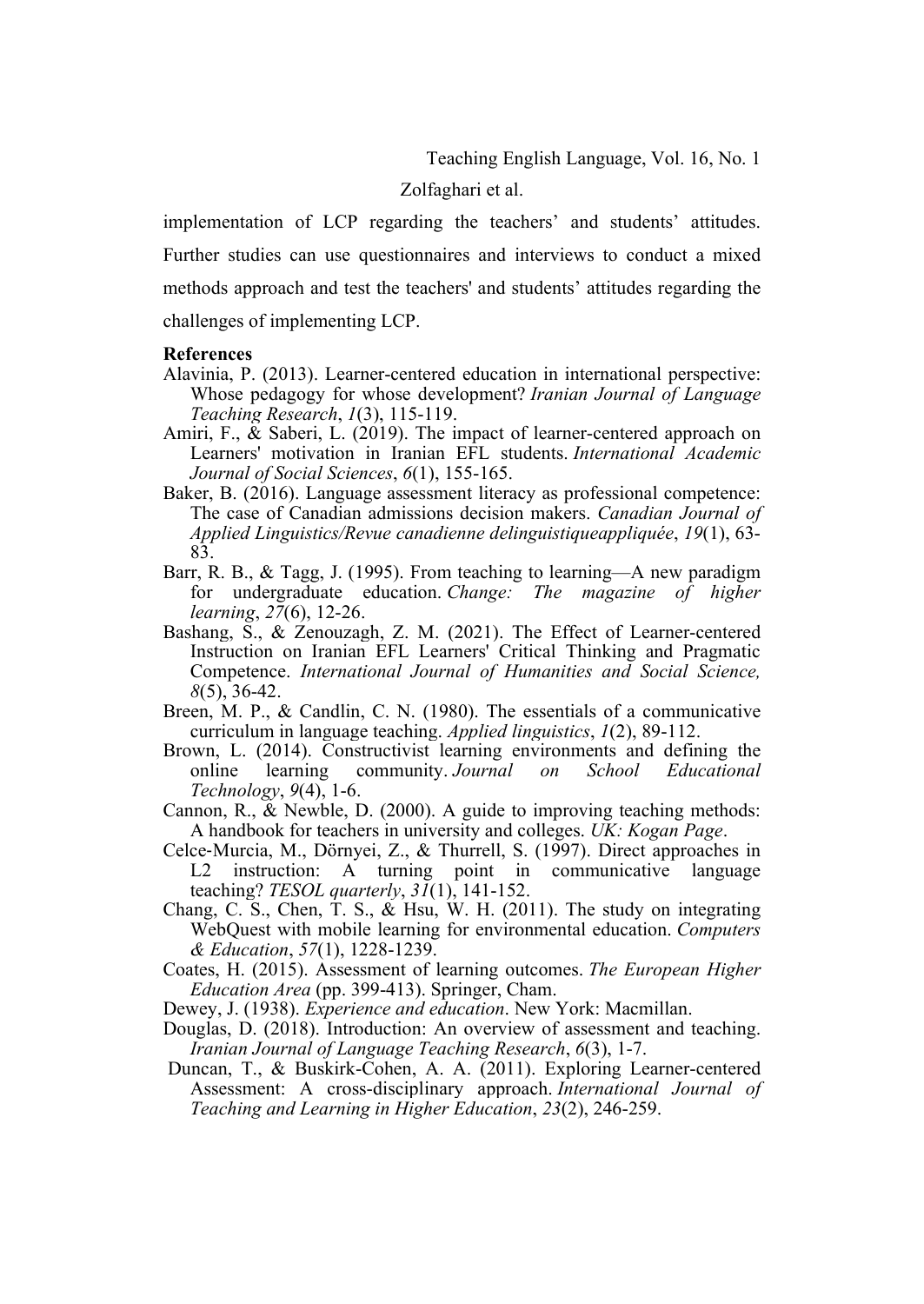Examining Learner-centered …

- Du Plessis, E. (2020). Student teachers' perceptions, experiences, and challenges regarding learner-centred teaching. *South African Journal of Education*, *40*(1), 1-10.
- Ebert-May, D., Derting, T. L., Hodder, J., Momsen, J. L., Long, T. M., & Jardeleza, S. E. (2011). What we say is not what we do: Effective development programs. *BioScience*, *61*(7), 550-558.
- Fadhlullah, A., & Ahmad, N. (2017). Thinking outside of the box: Determining students' level of critical thinking skills in teaching and learning. *Asian Journal of University Education*, *13*(2), 51-70.
- Ghaicha, A., & Mezouari, K. (2018). Moroccan EFL secondary school teachers' perceptions and practices of learner-centered teaching in Taroudant Directorate of Education, Morocco. *Higher Education of Social Science*, *14*(1), 38-48.
- Hemmati, M. R., & Aziz Malayeri, F. (2022). Iranian EFL teachers' perceptions of obstacles to implementing student-centered learning: A mixed-methods study. *International Journal of Foreign Language Teaching and Research*, *10*(40), 133-152.
- Heritage, M. (2007). Formative assessment: What do teachers need to know and do? *Phi Delta Kappan*, *89*(2), 140-145.
- Heydarnejad, T., Hosseini, F. A., & Ghonsooly, B. (2021). The relationship between critical thinking, self-regulation, and teaching style preferences among efl teachers: A path analysis approach. *Journal of Language and Education*, *7*(1), 96-108.
- Howatt, A. P. R., & Widdowson, H. G. (2004). *A history of ELT*. Oxford University Press.
- Hymes, D. H. (1972). On Communicative Competence. In J. B. Pride, & J. Holmes (Eds.), Sociolinguistics: Selected readings (pp. 269-293). Harmondsworth: Penguin.
- Isik, A. (2020). Do students feel that they are assessed properly? *Iranian Journal of Language Teaching Research. 8*(1)*.*63-92*.*
- Jalilifar, A., Khazaie, S., & Kasgari, Z. A. (2014). Critical discourse analysis of teachers' written diaries genre: The critical thinking impact on cognition in focus. *Procedia-Social and Behavioral Sciences*, *98*, 735- 741.
- Jonassen, D. H. (2000). Revisiting activity theory as a framework for designing student-centered learning environments. *Theoretical foundations of learning environments* (pp. 89-121). Lawrence Erlbaum Associates, Inc.
- Jones, L. (2007). *The student-centered classroom.* Cambridge University Press.
- Khajavi, Y., & Abbasian, R. (2011). English language teaching, national identity and globalization in Iran: The case of public schools. *International Journal of Humanities and Social Science*, *1*(10), 181-186.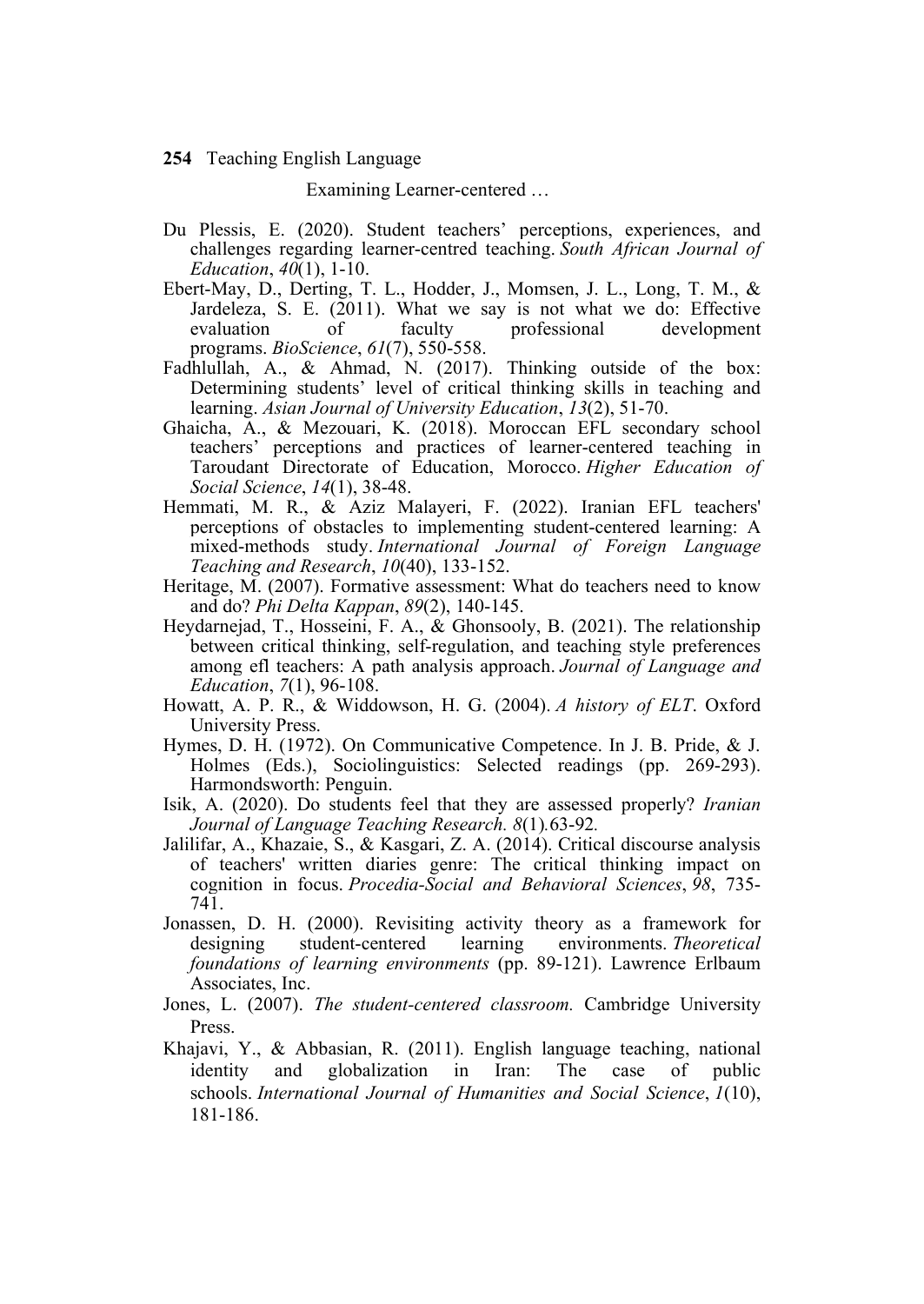Zolfaghari et al.

- Krejcie, R. V., & Morgan, D. W. (1970). Determining sample size for research activities. *Educational and psychological measurement*, *30*(3), 607-610.
- Lak, M., Soleimani, H., & Parvaneh, F. (2017). The effect of teachercenteredness method vs. learner-centeredness method on reading comprehension among Iranian EFL learners. *Journal of Advances in English Language Teaching*, *5*(1), 1-10.
- Larsen-Freeman, D., & Anderson, M. (2013). *Techniques and principles in language teaching 3rd edition-Oxford handbooks for language teachers*. Oxford university press. Oxford. United Kingdom.
- Lea, S. J., Stephenson, D., & Troy, J. (2003). Higher education students' attitudes to student-centered learning: beyond educational bulimia? *Studies in higher education*, *28*(3), 321-334.
- López Mendoza, A. A., & Bernal Arandia, R. (2009). Language testing in Colombia: A call for more teacher education and teacher training in language assessment. *Profile Issues in Teachers Professional Development*, *11*(2), 55-70.
- Malone, M. E. (2013). The essentials of assessment literacy: Contrasts between testers and users. *Language Testing, 30*(3), 329-34.
- Marwan, A. (2017). Implementing learner-centered teaching in an English foreign language (EFL) classroom. *Celt: A journal of culture, English language teaching & literature*, *17*(1), 45-59.
- Mashhadi, A., & Khazaie, S. (2018). Familiar or unfamiliar context? application of m-games in the blended module of L2 learning. In *Online Course Management: Concepts, Methodologies, Tools, and Applications* (pp. 482-510). IGI Global.
- McCombs, B. L., & Miller, L. (2007). *Learner-centered classroom practices and assessments: Maximizing student motivation, learning, and achievement*. Corwin Press.
- McCombs, B. L., & Whisler, J. S. (1997). *The learner-centered classroom and school: strategies for increasing student motivation and achievement. the Jossey-bass education series*. Jossey-Bass Inc., Publishers.
- Mede, E., & Atay, D. (2017). English language teachers' assessment literacy: The Turkish context. *Dil Dergisi*.*168*(1), 43-60.
- Moradi, M. R., & Alavinia, P. (2020). Learner-Centered Education in the Iranian EFL Context: A Glance through the Impediments. *Journal of Teaching Language Skills*, *38*(4), 95-121.
- Murphy, P. K., & Alexander, P. A. (2000). A motivated exploration of motivation terminology. *Contemporary educational psychology*, *25*(1), 3- 53.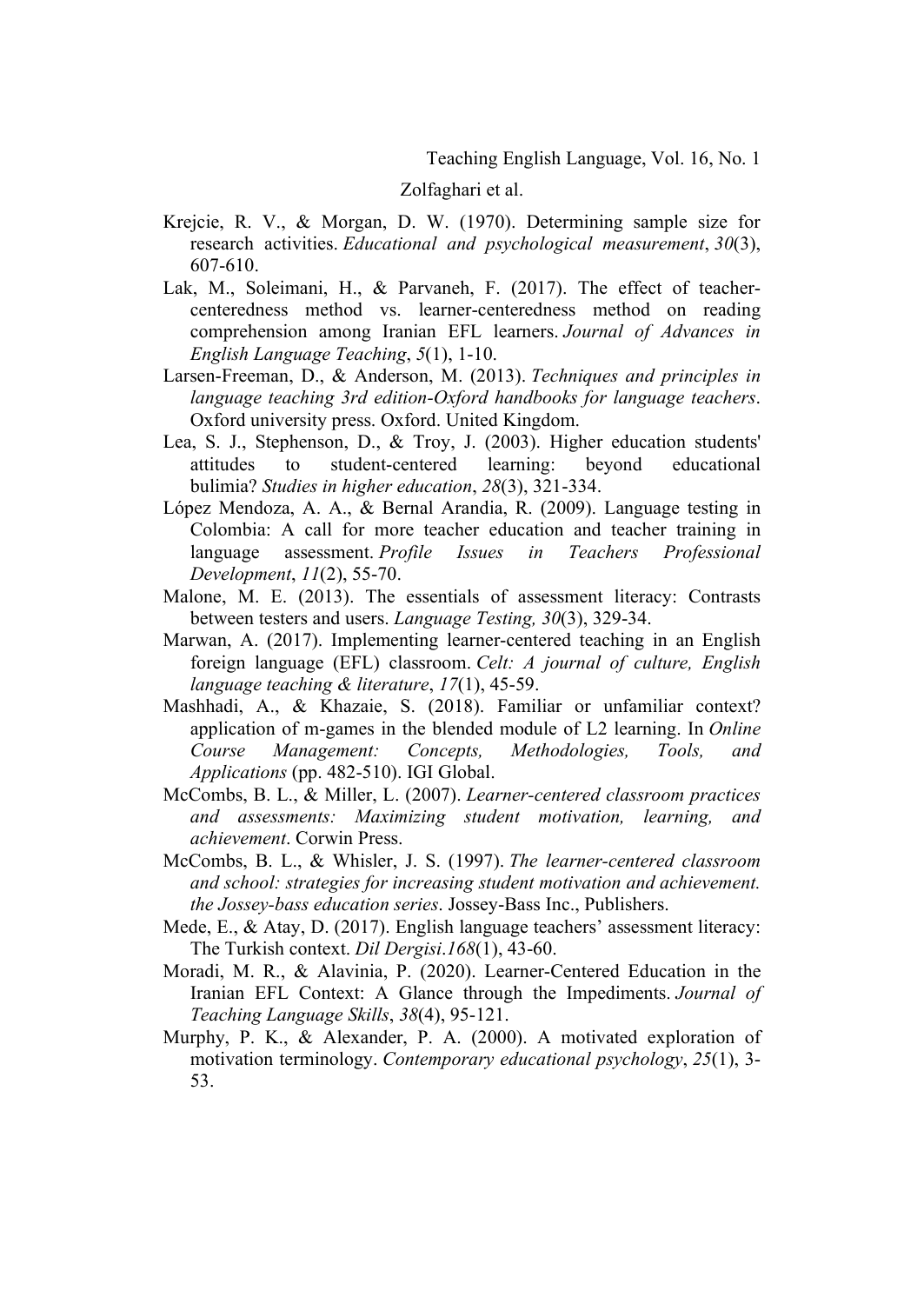Examining Learner-centered …

- Noora, A. (2008). Iranian undergraduates non-English majors language learning preferences. *GEMA Online Journal of Language Studies*, *18*(2), 33-44.
- Nunan, D., & Lamb, C. (2001). Managing the learning process. In Hall, D., & Hewings, A. (Eds.), *Innovation in English language teaching* (p. 27 - 45). Routledge.
- Pedersen, S., & Liu, M. (2003). Teachers' beliefs about issues in the implementation of a student-centered learning environment. *Educational Technology Research and Development*, *51*(2), 57.
- Pishghadam, R., & Motakef, R. (2012). Attributional analysis of language learners at high schools: The case of Iranian EFL learners. *Iranian Journal of Applied Linguistics*, *15*(2), 85-105.
- Rahimpour, M. (2010). Current trends on syllabus design in foreign language instruction. *Procedia-Social and Behavioral Sciences*, *2*(2), 1660-1664.
- Reigeluth, C. M., Myers, R. D., & Lee, D. (2017). The learner-centered paradigm of education. In C. M. Reigeluth, B. J. Beatty, & R. D. Myers (Eds.). Instructional design theories and models, Vol. IV: *The learnercentered paradigm of education*, (pp. 5–32). New York, Oxford: Routledge.
- Rich Jr, J. D., Colon, A. N., Mines, D., & Jivers, K. L. (2014). Creating learner-centered assessment strategies for promoting greater student retention and class participation. *Frontiers in Psychology*, *5*, 595.
- Rogers, C. R. (1983). Freedom to Learn for the 80s. Charles E. Merrill Publishing Company.
- Salema, V. (2017). Assessment practices in secondary schools in Kilimanjaro region, Tanzania; a gap between theory and practice. *European Journal of Education Studies*. *3*(2), 130-142.
- Salimi, E. A., & Nourali, N. (2021). A Triangulated Approach toward the Needs Assessment for English Language Course of Iranian Undergraduate Students of Library and Information Science. *Teaching English Language*, *15*(2), 27-59.
- Sarfraz, S., & Akhtar, N. R. (2013). Learner centeredness-based methodology-A motivation enhances in the development of cohesiveness in emotive writing at the under graduate level in Pakistani universities. *Journal of Education and Practice*, *4*(12), 130-139.
- Scarino, A. (2013). Language assessment literacy as self-awareness: Understanding the role of interpretation in assessment and in teacher learning. *Language Testing*, *30*(3), 309-327.
- Schuh, K. L. (2003). Knowledge construction in the learner-centered classroom. *Journal of Educational Psychology*, *95*(2), 426.